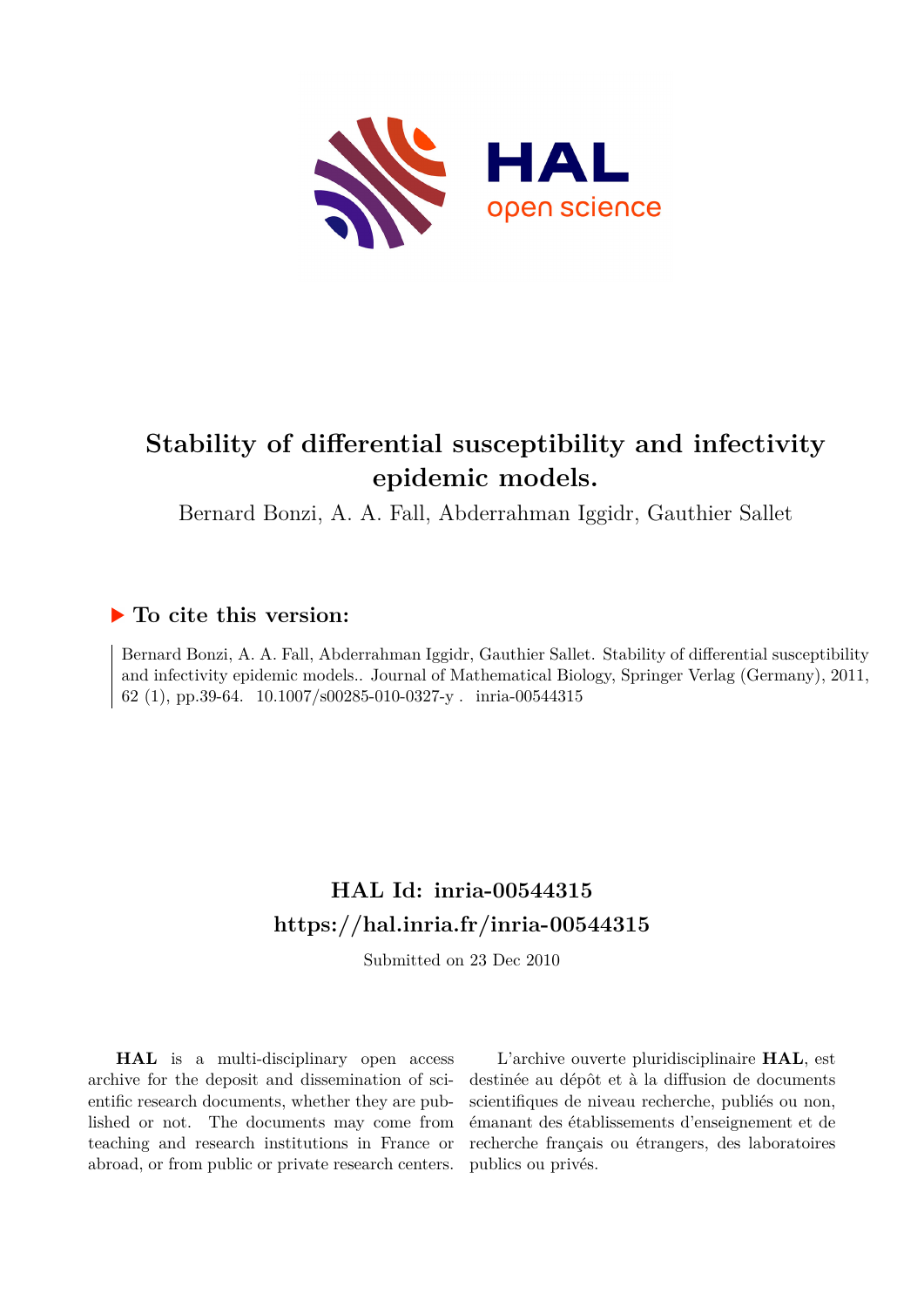# Stability of Differential Susceptibility and Infectivity Epidemic Models

B. Bonzi<sup>3</sup>, A. A. Fall<sup>1,2</sup>, A. Iggidr<sup>1\*</sup>, G. Sallet<sup>1</sup>

<sup>1</sup>MASAIE team INRIA-Nancy Grand Est & Université Paul Verlaine, Metz LMAM(UMR CNRS 7122) I.S.G.M.P. Bât A, Ile du Saulcy, 57045 Metz Cedex 01, France.

> <sup>2</sup> UMI 209 IRD, UMMISCO Université de Saint-Louis, Sénégal.

<sup>3</sup>Université de Ouagadougou U.F.R. SEA, Ouagadougou, Burkina Faso.

> Email : benardk bonzi@yahoo.fr dabbakh@yahoo.fr {iggidr, sallet}@loria.fr

> > January 19, 2010

<sup>∗</sup>Corresponding author: e-mail: iggidr@loria.fr, iggidr@math.univ-metz.fr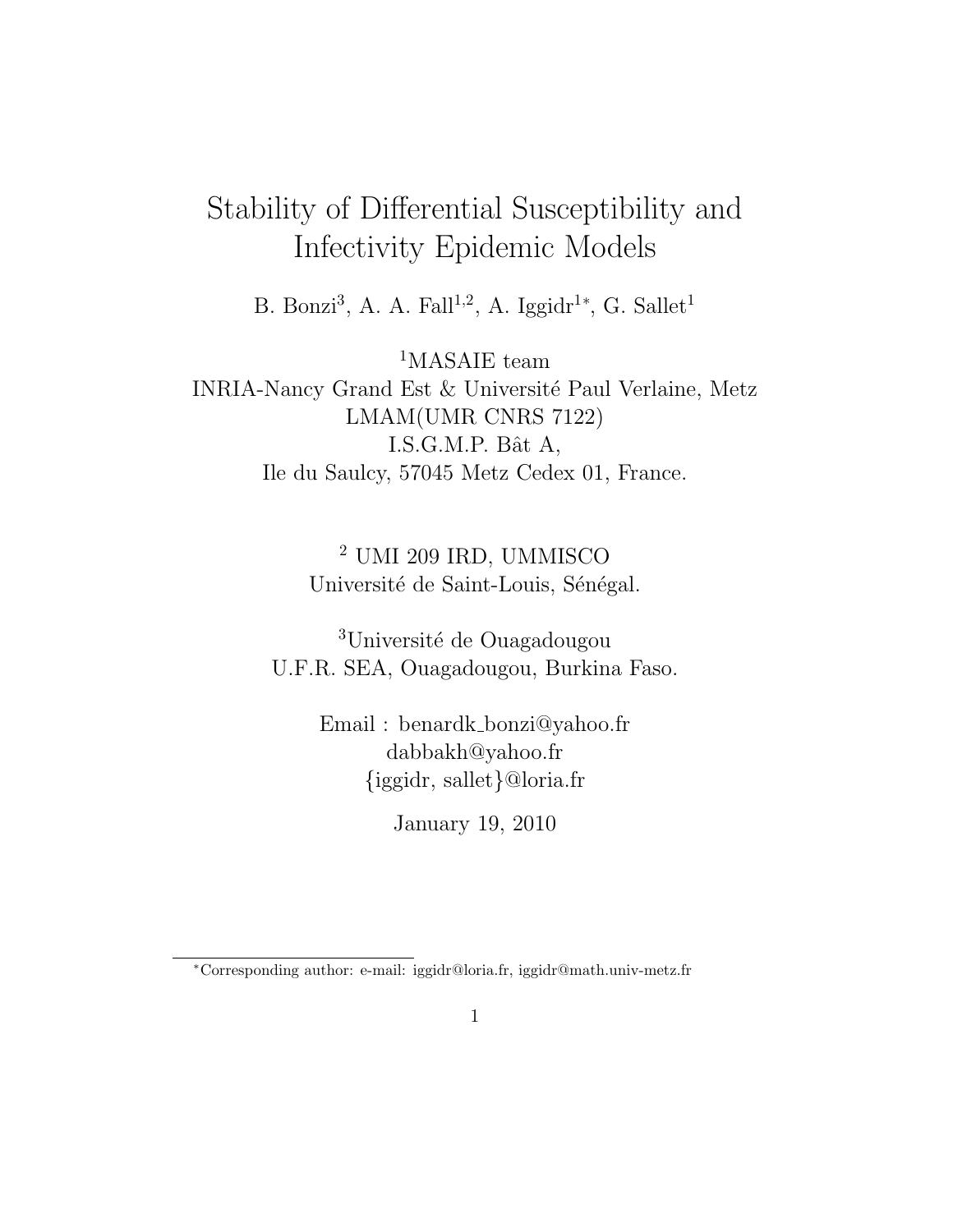#### Abstract

We introduce classes of differential susceptibility and infectivity epidemic models. These models address the problem of flows between the different susceptible, infectious and infected compartments and differential death rates as well. We prove the global stability of the disease free equilibrium when the basic reproduction ratio  $\mathcal{R}_0 \leq 1$  and the existence and uniqueness of an endemic equilibrium when  $\mathcal{R}_0 > 1$ . We also prove the global asymptotic stability of the endemic equilibrium for a differential susceptibility and staged progression infectivity model, when  $\mathcal{R}_0 > 1$ . Our results encompass and generalize those of [\[18,](#page-31-0) [22\]](#page-31-1).

Keywords : Nonlinear dynamical systems, global stability, Lyapunov methods, differential susceptibility models, reproductive number, HBV. AMS subject classification : 34A34, 34D23, 34D40, 92D30

### 1 Introduction

The primary objective of this paper is to give results on global stability for epidemiological models with differentiation in susceptibility for infection and differentiation in infectivity. The first models with differential infectivity has been introduced for studying HIV infection [\[29,](#page-32-0) [28,](#page-32-1) [37\]](#page-33-0) by Jacquez et al. circa 1990s. The term differential infectivity has been coined by Hyman et al. in [\[23,](#page-31-2) [18,](#page-31-0) [21,](#page-31-3) [19\]](#page-31-4). Models with differential susceptibility has been introduced in the references [\[18,](#page-31-0) [22\]](#page-31-1).

The rationale to introduce differential infectivity and susceptibility is motivated by the heterogeneity, concerning the mode of infection, for the individuals.

For many reasons difference in susceptibility to infection can occur : genetic variations, different social behaviors, different states of immunization, different vaccines ...

The infection by HBV, hepatitis B, is typically a disease where simultaneously differential susceptibility and infectivity appear :

Hepatitis B virus (HBV) is a bloodborne and sexually transmitted virus. The liver is the primary site of HBV replication. After a susceptible person is exposed, the virus enters the liver via the bloodstream. Hepatitis B is one of the major diseases of mankind and is a serious global public health problem. Of the 2 billion people who have been infected with the hepatitis B virus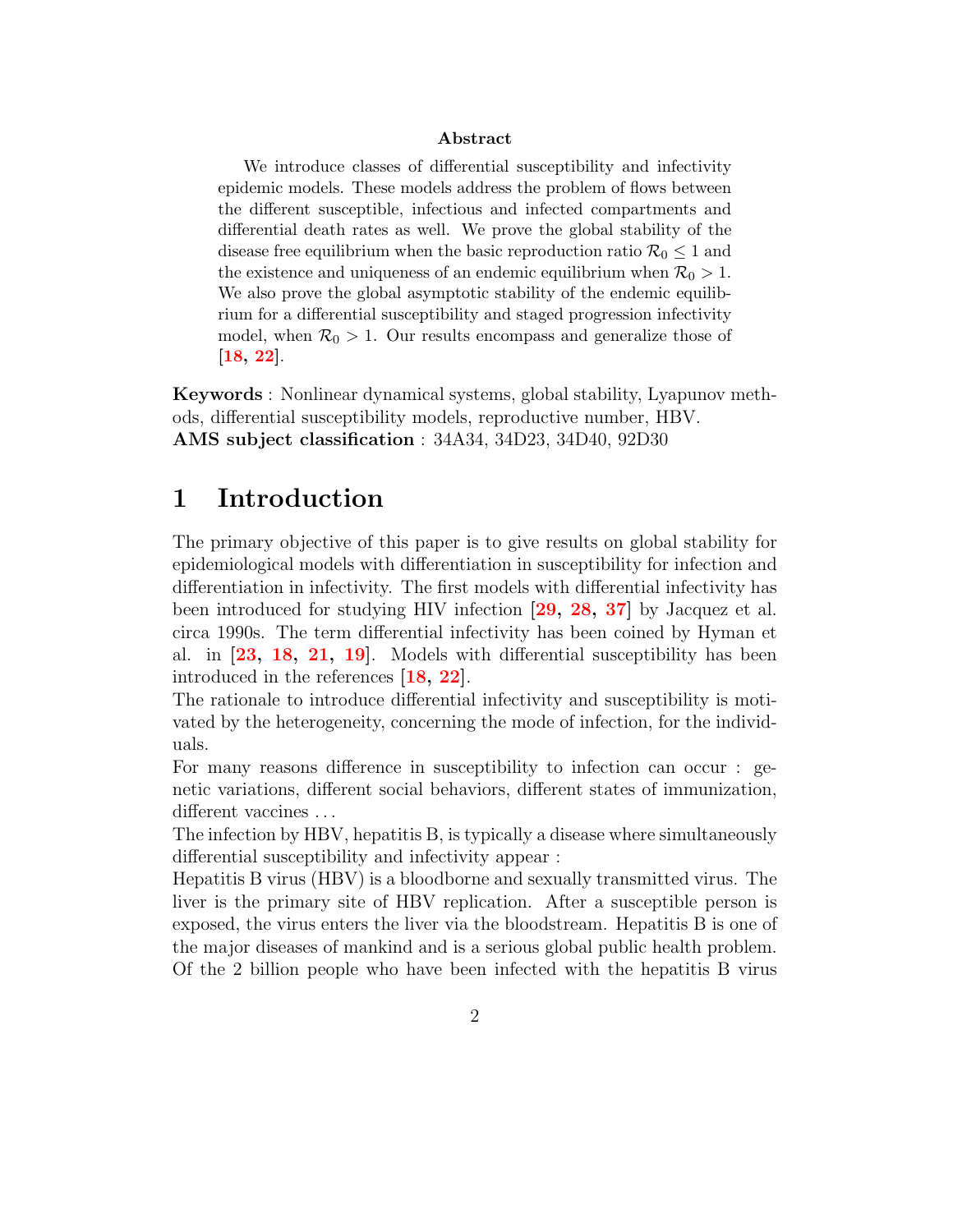(HBV), more than 350 million have chronic (lifelong) infections. Rates of new infection and acute disease are highest among adults, but chronic infection is more likely to occur in persons infected as infants or young children. These chronically infected persons are at high risk of death from cirrhosis of the liver and liver cancer, diseases that kill about one million persons each year. According to CDC and WHO, risk for chronic infection is inversely related to age at infection: approximately 90% of infected infants and 30% of infected children aged under 5 years become chronically infected, compared with 5% of adults. This difference in the evolution of infection introduces naturally differential susceptibility.

Indeed hepatitis B is a major public health problem in developing countries of Africa and Asia (where prevalence is greater than 8%). In much of the developing world, (sub-Saharan Africa, most of Asia, and the Pacific), most people become infected with HBV during childhood, and 8% to 10% of people in the general population become chronically infected. In these regions liver cancer caused by HBV figures among the first three causes death by cancer in men.

Asymptomatic carriers play an important role in the transmission of HBV. Usually asymptomatic carriers are considered as less infectious than acute carriers, which is a reason for incorporating differential susceptibility. Vaccination is recognized as the most efficient way of preventing hepatitis B. But the problem of imperfect vaccine introduce naturally differential susceptibility. Even if HBV vaccine is very efficient it does not offer 100% protection against infection. According WHO, Hepatitis B vaccine is 95% effective in preventing HBV infection and its chronic consequences, Then vaccinated individuals form a class of individual with different susceptibility.

In [\[2\]](#page-29-0), May and Anderson consider a model of HBV infection. They distinguishes, in this model the susceptible individuals according to their response. They assume that a proportion of births to infected carriers are themselves infected carriers, while the remaining fraction of these births give susceptibles in the carrier carrier group. This model is clearly a differential susceptibility and infectivity model.

In [\[11\]](#page-30-0), a SVEICR model is considered for modeling HBV infection.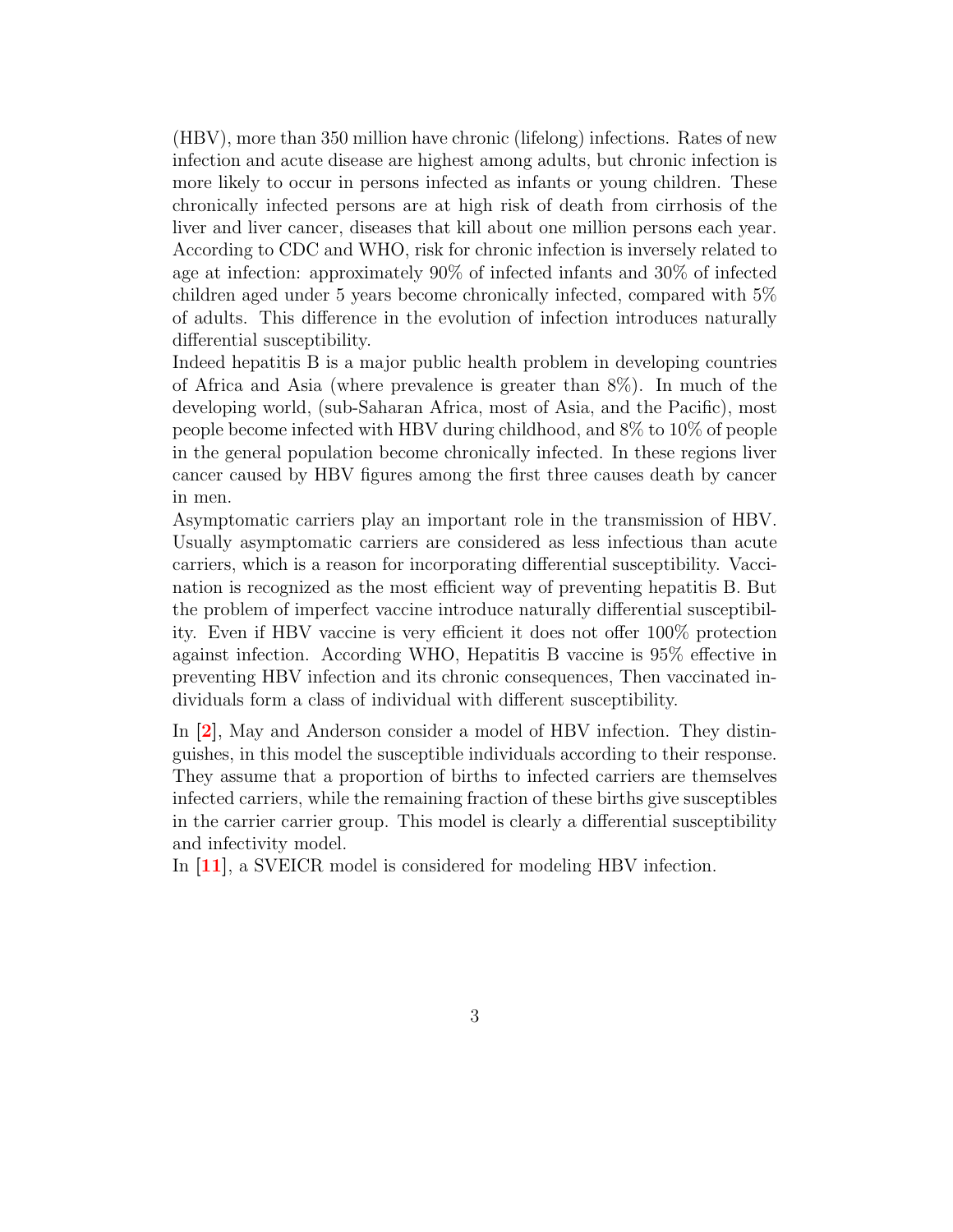

Figure 1: a Differential susceptibility and infectivity model

When different strains are taken into account differential susceptibility and infectivity models are given in [\[41,](#page-33-1) [42\]](#page-33-2).

More generally the stage-progression HIV model with imperfect vaccine of [\[15\]](#page-31-5) is also a differential susceptibility systems and infectivity model.

We consider a general class of differential susceptibility systems and infectivity models with bilinear mass action as in [\[18\]](#page-31-0) and give stability results. We could have use a standard incidence mass action  $c(N) \beta \frac{N}{N}$  $\frac{1}{N}$  [\[7,](#page-30-1) [36\]](#page-33-3). The stability results of the disease free equilibrium remain true by an easy adaptation. However the proof of existence and uniqueness of the endemic equilibrium, as well as the stability of this endemic equilibrium, work only with the bilinear mass action. This mass action becomes natural when  $N$  is constant or  $c(N) = c_0 N$  or else when the model is dealing with proportions. For homogeneity of exposition, we will use bilinear mass action throughout the paper.

The models considered in this paper address the issue of flows between the different compartments of infected and infectious individuals as well as flows between the different compartment of susceptible individuals. Moreover the differences of death-rates between classes are also taken into account. These models encompass the models with bilinear mass action of  $[13, 14, 15, 22,$  $[13, 14, 15, 22,$  $[13, 14, 15, 22,$  $[13, 14, 15, 22,$  $[13, 14, 15, 22,$  $[13, 14, 15, 22,$  $[13, 14, 15, 22,$ [18\]](#page-31-0).

We give a brief outline of the paper. In section 2 we introduce the class of system considered. Our models are differential susceptibility and infectivity epidemic models. These models take into account flows between the different classes of susceptible, infected and infectious compartments. The death rate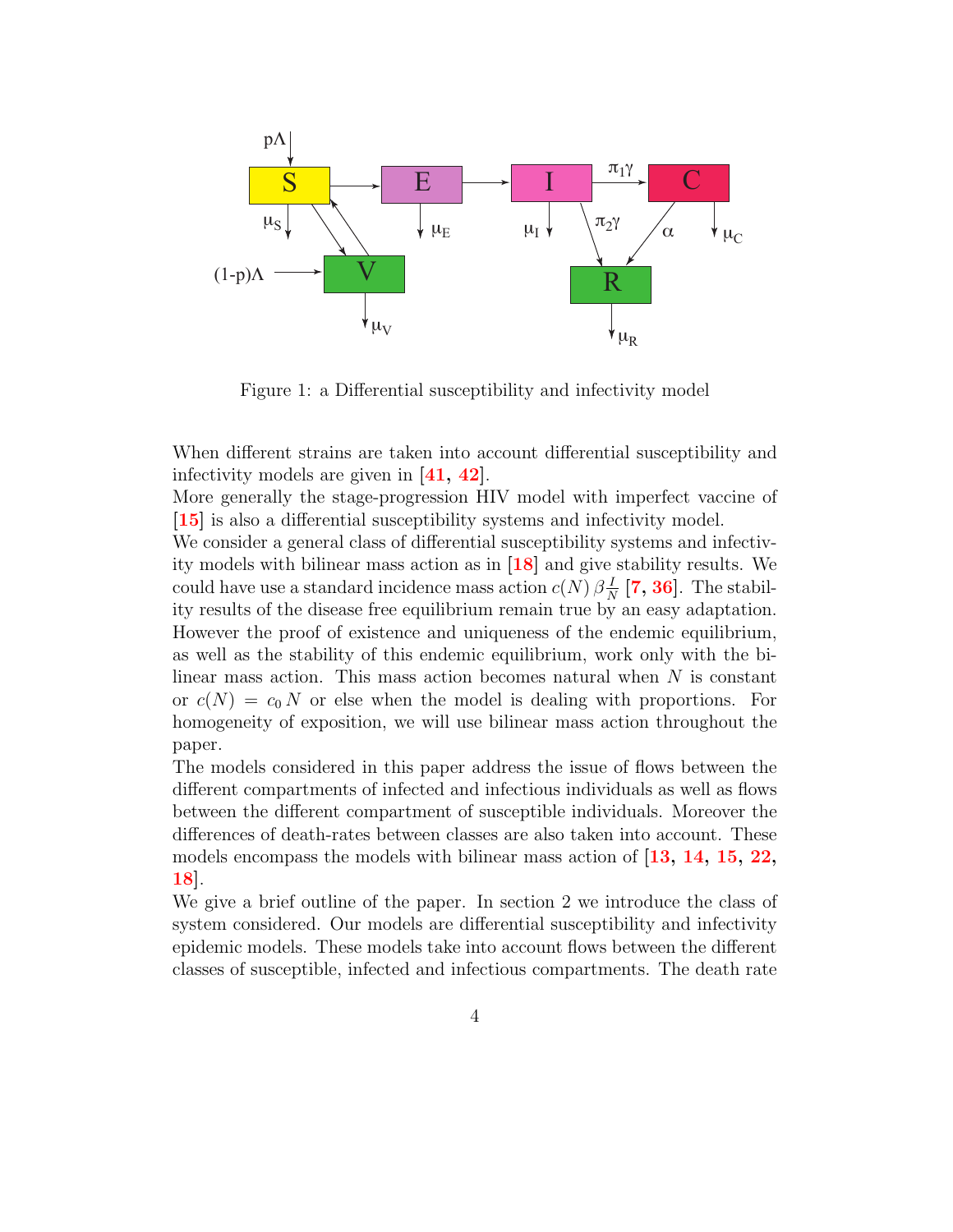can be different for each compartment. Since our model is presented in a general setting we add hypotheses for biological soundness. These hypotheses are satisfied in the models in [\[15,](#page-31-5) [22,](#page-31-1) [18\]](#page-31-0). In this section we give, for natural subclasses of our general systems, a simple analytical expression for the basic reproduction ratio  $\mathcal{R}_0$ . We prove the global stability of the disease free equilibrium (DFE) when  $\mathcal{R}_0 \leq 1$  and the existence and uniqueness of a strongly endemic equilibrium when  $\mathcal{R}_0 > 1$ . The proof of the global stability of the endemic equilibrium is always a challenge. We give the global stability of the endemic equilibrium for a differential susceptibility and infectivity epidemic model which generalizes the results in [\[22,](#page-31-1) [18\]](#page-31-0).

### 2 A general class of systems

Throughout this paper we will use the following notations. If  $x$  is a vector of  $\mathbb{R}^n$  then diag(x) will be the  $n \times n$  diagonal matrix, whose diagonal elements are the components of x. We will denote by  $\langle \cdot | \cdot \rangle$  the usual inner product on  $\mathbb{R}^n$ . In  $\mathbb{R}^n$  Let  $\{e_1, \dots, e_n\}$  be the canonical basis of  $\mathbb{R}^n$ . We will denote by **1** the vector given by  $\mathbf{1} = (1, \dots, 1)^T = e_1 + \dots, e_n$ , where the superscript T denotes transpose.

We use the ordering in  $\mathbb{R}^n$  generated by the cone  $\mathbb{R}^n_+$ . We write  $x \leq y$ , if  $y - x \in \mathbb{R}_{+}^{n}$  and  $x < y$  if  $x \leq y$  and  $x \neq y$ . Finally  $x \ll y$  will means  $x_i < y_i$ for any index  $i$ .

We consider the following general model

<span id="page-5-0"></span>
$$
\begin{cases}\n\dot{S} = \Lambda - \text{diag}(\mu_S) S + A_S S - \text{diag}(B I) S, \\
\dot{I} = P \text{diag}(B I) S - \text{diag}(\mu_I + \gamma_I) I + A_I I, \\
\dot{R} = L I - \text{diag}(\mu_R) R + A_R R,\n\end{cases}
$$
\n(1)

where  $S \in \mathbb{R}^n_+$  is the state of susceptible individuals,  $I \in \mathbb{R}^m_+$  is the state of infectious and infected individuals and  $R \in \mathbb{R}_+^p$  the state of recovered and immune individuals. The recruitment, in each susceptible compartment, is described by a nonnegative vector  $\Lambda > 0$ . The positive vector  $\mu_S \gg 0$ represents the death rate of the different classes of susceptible individuals. The matrix  $A<sub>S</sub>$  represents the flows between the susceptible compartments. In the words of Jacquez the coefficients of  $A_I$  are the fractional transfer *coefficients* [\[27\]](#page-32-2). Since  $A<sub>S</sub>$  represents only the movement between the S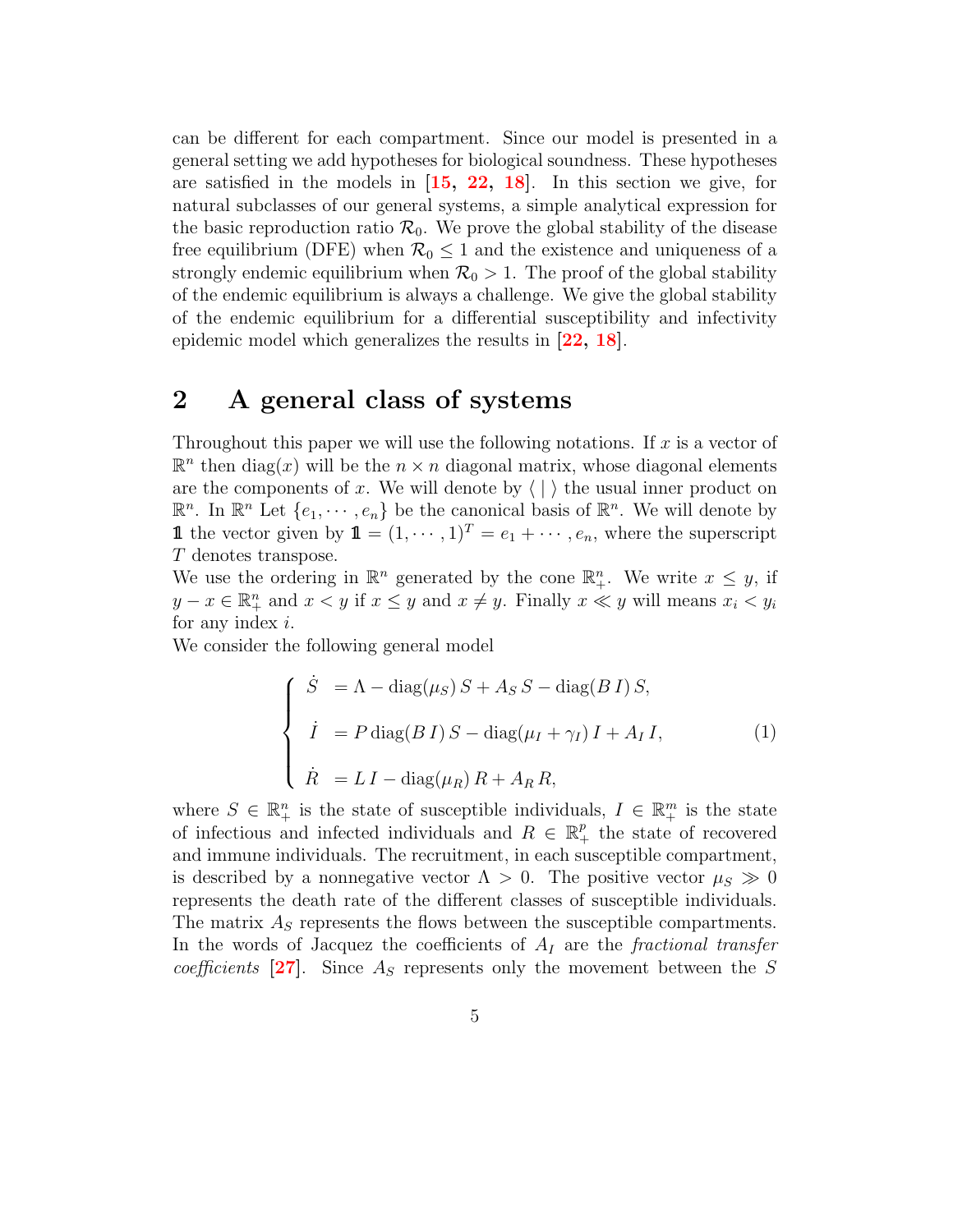compartments,  $A<sub>S</sub>$  is a compartmental Metzler matrix, whose column sums are zero, i.e., the sum of the elements of each column is zero.

The matrix  $B > 0$  represents the coefficients of infectivity, actually  $B(i, j) =$  $\beta_{ij}$  is the contact and infectivity of  $I_j$  in the group  $S_i$ . The matrix B is also known as the WAIFW matrix (Who Acquire Infection From Whom [\[2\]](#page-29-0)). The matrix P is a column-stochastic  $m \times n$  matrix:

$$
P = \left(\begin{array}{cccc} p_{11} & p_{12} & \dots & p_{1n} \\ p_{21} & p_{22} & \dots & p_{2n} \\ \vdots & \dots & \vdots & \dots \\ p_{m1} & p_{m2} & \dots & p_{mn} \end{array}\right)
$$

This matrix represents the distribution of susceptible individual after infection. A susceptible individual in group  $S_i$  enters group  $I_j$  with probability

$$
p_{ji}
$$
, hence  $\sum_{j=1}^{m} p_{ji} = 1$ .

Analogously as before, the matrix  $A_I$  represents the movements between the I compartments. The vector  $\mu_I \gg 0$  and  $\gamma_I > 0$  represent respectively, the death rate and the recovery rate of the infectious-infected compartments  $I_i$ . The vector  $\gamma_I$  is supposed only nonnegative, since an infected individual does not necessarily recover and usually move in an infected compartment.

Finally, the matrix  $L$  represents the distribution of the  $I$  compartment toward the R compartments. The vector  $\mu_R$  and the matrix  $A_R$  are defined as their corresponding analogue in the S and I compartments.

We remark that in this setting, since  $B$  is a non zero nonnegative matrix, the model ([1](#page-5-0)) can contain compartments of infected individuals that are not infectious or latent individuals. They are simply the  $I_i$  compartments, with no transmission, i.e., for which  $B_{i,j} = 0$ , for any i. However the matrix B cannot contain a row whose elements are all zero. In other words, for all  $i \in \{1, \ldots, n\}$  there exist  $k \in \{1, \ldots, m\}$  such that  $B_{i,k} \neq 0$ , otherwise if there is an index  $i_0$  such that  $B_{i_0,k} = 0$  for all  $k \in \{1, \ldots, m\}$  this would mean that the individuals of compartment  $S_{i_0}$  can never be infected and hence the individuals of  $S_{i_0}$  would not be susceptible.

Using Gershgorin theorem it is clear that the matrices

$$
-\text{diag}(\mu_S) + A_S, \ -\text{diag}(\mu_I) + A_I, \text{ and } -\text{diag}(\mu_R) + A_R
$$

are stable Metzler matrices and are in particular non singular. This implies,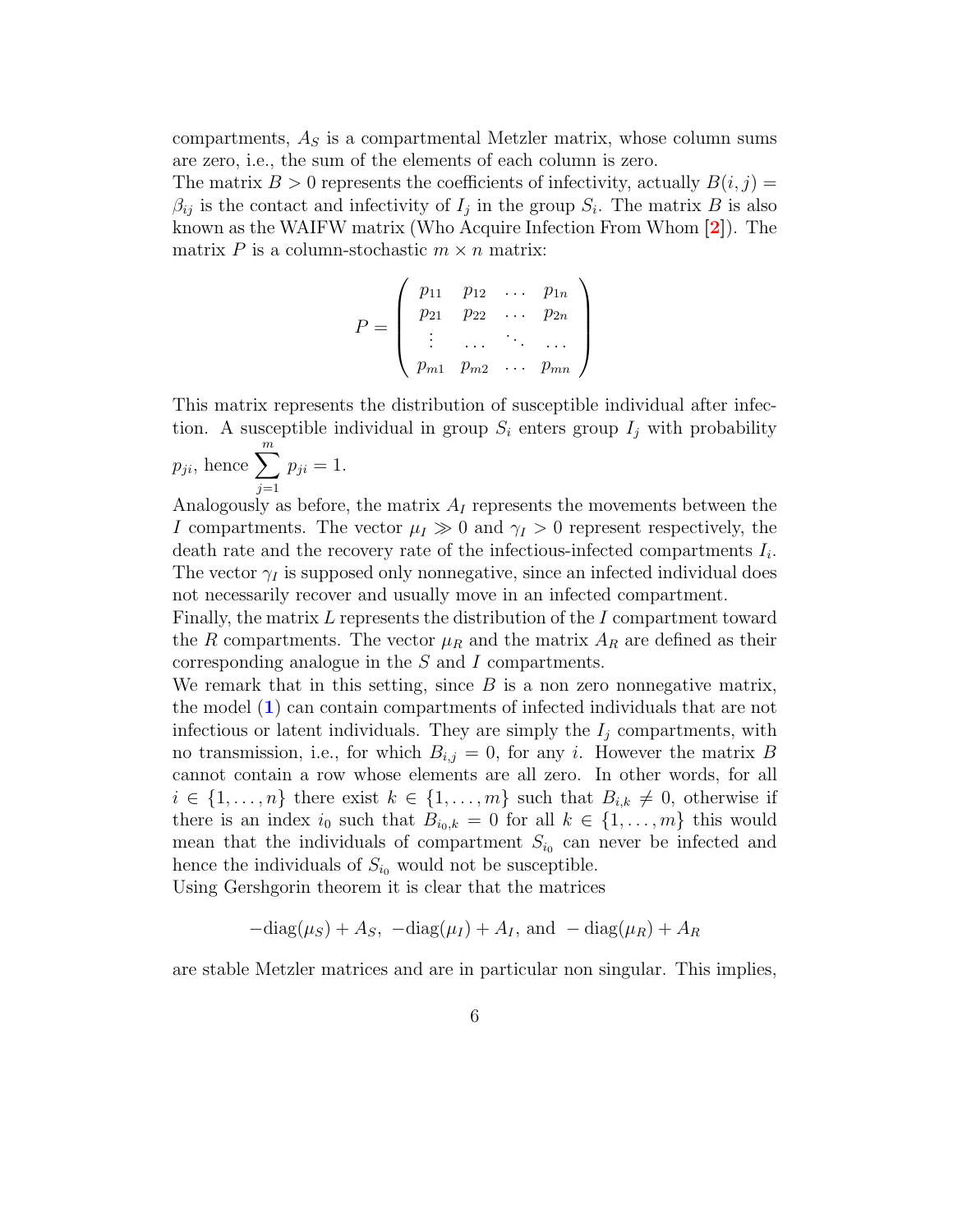that when there is no transmission, the infected, infectious and the removed individuals disappear.

We will use the following properties repeatedly in the sequel : a Metzler matrix (off-diagonal entries are nonnegative) M is stable if and only if  $-M^{-1} > 0$ [\[5,](#page-30-2) [38\]](#page-33-4). This also has for consequence that if  $x \gg 0$  then  $-M^{-1}x \gg 0$ . There are two schools for matrices like these matrices. The first one, uses Metzler matrices (called also quasipositive matrices) and it is represented by J.A. Jacquez, D. Luenberger, H.L. Smith or H. Thieme [\[26,](#page-32-3) [27,](#page-32-2) [34,](#page-32-4) [39,](#page-33-5) [38\]](#page-33-4). The second one uses M-matrices : the negative of a stable Metzler matrix is a nonsingular M-matrix. This school is represented, for example, by Berman and Plemmons  $\mathbf{5}$  or van den Driessche and Watmough  $(\mathbf{40})$ . We choose to stick to the Jacquez formalism, natural for compartmental models, since our matrices A represent the exchanges between compartments.

For the stability analysis we can discard the last equation

$$
\dot{R} = L I - \text{diag}(\mu_R) R + A_R R.
$$

Since the variables  $R$  do not play a part in the preceding equations, the stability analysis can be reduced to the system ([1](#page-5-0)) without the last equation. Therefore we will consider, from now on, the following system

<span id="page-7-0"></span>
$$
\begin{cases}\n\dot{S} = \Lambda - \text{diag}(\mu_S) S + A_S S - \text{diag}(B I) S \\
\dot{I} = P \text{diag}(B I) S - \text{diag}(\mu_I + \gamma_I) I + A_I I,\n\end{cases}
$$
\n(2)

Throughout the paper, we shall use the matrix  $\tilde{A}_I$  defined by

$$
\tilde{A}_I = -\text{diag}(\mu_I + \gamma_I) + A_I
$$

Supplementary assumptions: Our systems are general, we will add some hypotheses for to be biologically consistent. For formulating these hypothesis we will use some definitions from graph theory [\[5\]](#page-30-2). To our system we associate a directed graph as usual. We have  $m+n$  vertices, n vertices corresponding to susceptible compartments,  $m$  vertices for infected or infectious compartments. Our system ([2](#page-7-0)) can be rewritten under a canonical form for compartmental systems [\[27\]](#page-32-2):

$$
\begin{bmatrix} \dot{S} \\ \dot{I} \end{bmatrix} = \begin{bmatrix} \Lambda \\ 0 \end{bmatrix} + \begin{bmatrix} -\text{diag}(\mu_S) + A_S - \text{diag}(BI) & 0 \\ 0 & \text{diag}(S)B - \text{diag}(\mu_I + \gamma_I) + A_I \end{bmatrix} \begin{bmatrix} S \\ I \end{bmatrix}
$$
(3)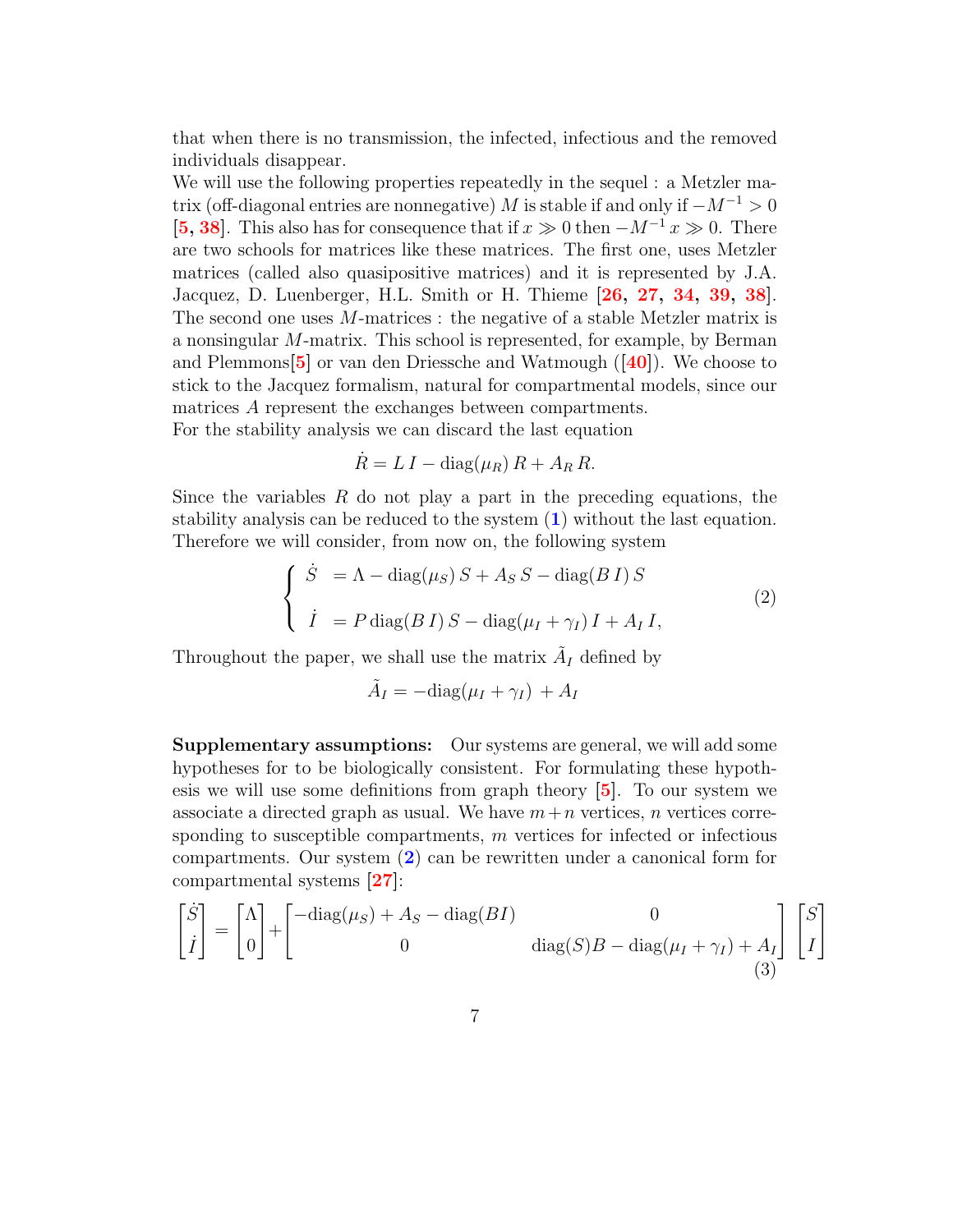The matrix appearing in this equation is a compartmental Metzler matrix [\[27\]](#page-32-2). We denote by  $M(S, I)$  this matrix.

$$
M(S, I) = \begin{bmatrix} -\text{diag}(\mu_S) + A_S - \text{diag}(BI) & 0\\ 0 & \text{diag}(S)B - \text{diag}(\mu_I + \gamma_I) + A_I \end{bmatrix}
$$

In our associated graph an edge leads from a vertex  $j$  to a different vertex  $i \neq j$  if  $M(S, I)_{i,j} > 0$  for some  $(S, I)$ . We say that j has an access to i, if in the graph there is a path from  $j$  to  $i$ . This is equivalent to say that, for some  $p > 0$ ,  $M^p(S, I)_{i,j} > 0$  [\[5\]](#page-30-2). We thus shall assume that the following hypothesis is fulfilled:

<span id="page-8-0"></span>H 1 We will assume in the sequel that any "susceptible" compartment is accessible from a "susceptible" compartment with recruitment.

This property depends only of the matrix  $A<sub>S</sub>$  and the location of recruitment. For any  $x \geq 0$ , the matrix  $-\text{diag}(\mu_S) + A_S - \text{diag}(x)$  is a Hurwitz Metzler matrix. Hypothesis  $H1$  implies the following

**Lemma 2.1** For any  $x \geq 0$ , we have

$$
-[-diag(\mu_S) + A_S - diag(x)]^{-1} \Lambda \gg 0.
$$

This implies, in particular, that the disease free equilibrium (DFE) of sys-tem ([2](#page-7-0)) given by  $(S^*,0) = (-[A_S - diag(\mu_S)]^{-1} \Lambda, 0)$  satisfies  $S^* \gg 0$ .

#### Proof.

We have only to consider the connected components from the recruitment. If we denote by  $e_1$ , the vector of the canonical basis, corresponding to a recruitment compartment, by  $M(x)$  the matrix  $[-diag(\mu_S) + A_S - diag(x)],$ we have to prove that for any  $e_i$  accessible from  $e_1$  we have

$$
\langle -M(x)^{-1} e_1 | e_i \rangle > 0.
$$

Since the matrix  $M(x)$  is Hurwitz, it satisfies  $\int_0^\infty e^{t M(x)} dt = -M(x)^{-1}$ . Thus we can write

$$
\langle -M(x)^{-1} e_1 | e_i \rangle = \int_0^\infty \langle e^{t M(x)} e_1 | e_i \rangle dt.
$$

The expression under the integral, in the right hand side, is nonnegative and analytic in t. Hence, it suffices to prove that  $\frac{d^k}{dt^k} \langle e^{t M(x)} e_1 | e_i \rangle \Big|_{t=0} > 0$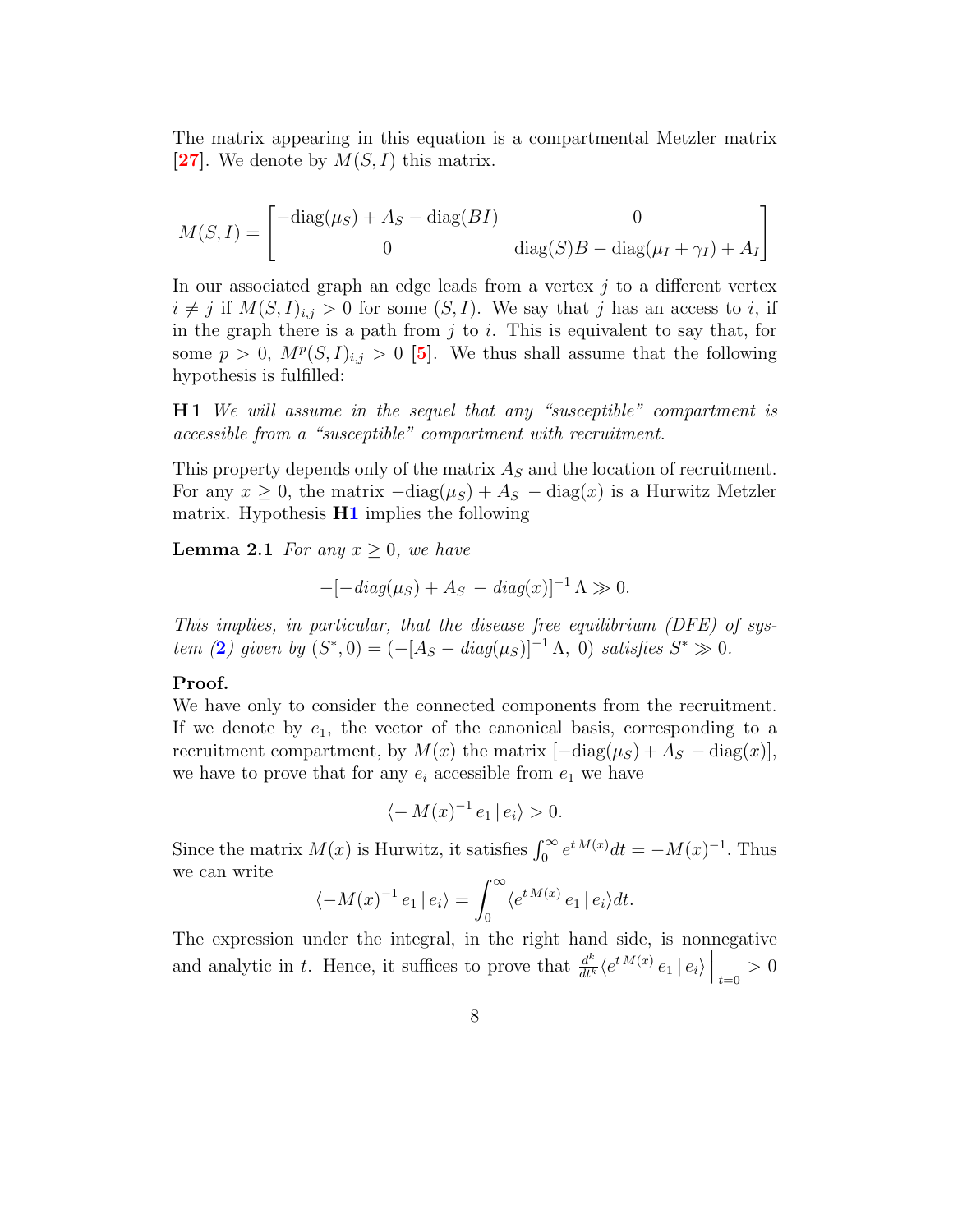for some  $k > 0$ . We choose for k the integer satisfying  $\langle A_{S}^{k} e_{1} | e_{i} \rangle > 0$  and  $\langle A_{\rm S}^p$  $S_{S}^{p}e_{1} | e_{i} \rangle = 0$  for  $0 \leq p < k$ . This integer exists thanks to Assumption **[H1](#page-8-0)**. We then have

$$
\frac{d^k}{dt^k} \langle e^{t M(x)} e_1 | e_i \rangle \Big|_{t=0} = \langle M(x)^k e_1 | e_i \rangle
$$

 $\langle M(x)^k e_1 | e_i \rangle = \sum_{p=0}^k C_k^p$  $(k^p(-1)^{k-p}(\mu_{S_1}+x_1)^{k-p}\langle A_S^p\rangle)$  $S_{S}^{p} e_{1} | e_{i} \rangle = \langle A_{S}^{k} e_{1} | e_{i} \rangle > 0.$ This completes the proof of the lemma.

 $\blacksquare$ 

An entry-point compartment for infection is an infected-infectious compartment with an edge coming from the susceptible compartments. Equivalently this is the compartment with index for which the components of  $P\mathbf{1}$  are positive.

Since this model can deal with infected people that are not infectious, i.e., we allow the possibility of having some compartments  $I_j$  for which  $B_{i,j} = 0$ , we must add some hypotheses. The infectious individuals must appear from transmission. If we have, a typical set of different susceptible,  $c \gg 0$ , becoming infected, then distributed in the infected-infectious compartments as P c we assume that all these individuals will evolve through all the infectedinfectious compartments. This hypothesis is the analogous of the preceding hypothesis. This can also be formulated in the following manner:

<span id="page-9-0"></span>H 2 Any infected-infectious compartment is accessible from at least one compartment which is an "entry-point" for infection.

A consequence of hypothesis  $\mathbf{H2}$  $\mathbf{H2}$  $\mathbf{H2}$  is  $-\tilde{A}^{-1}_I P c \gg 0$  for any  $c \gg 0$ . The proof is similar to the proof of the preceding lemma.

**Remark 2.1** With these two hypotheses, when there are some infection, then the trajectories of our system are in the positive orthant. However our hypothesis are weaker than an irreducibility hypothesis on the flow graph of our system.

This model encompasses known models of DI (differential infectivity), SP (staged progression), or differential susceptibility models, with bilinear mass action. We will generalize the results obtained in [\[22,](#page-31-1) [18,](#page-31-0) [4,](#page-30-3) [12\]](#page-30-4). In particular, we shall prove the global asymptotic stability of the endemic equilibrium when  $\mathcal{R}_0 > 1$ . This has been conjectured in [\[22\]](#page-31-1) according to numerical simulations.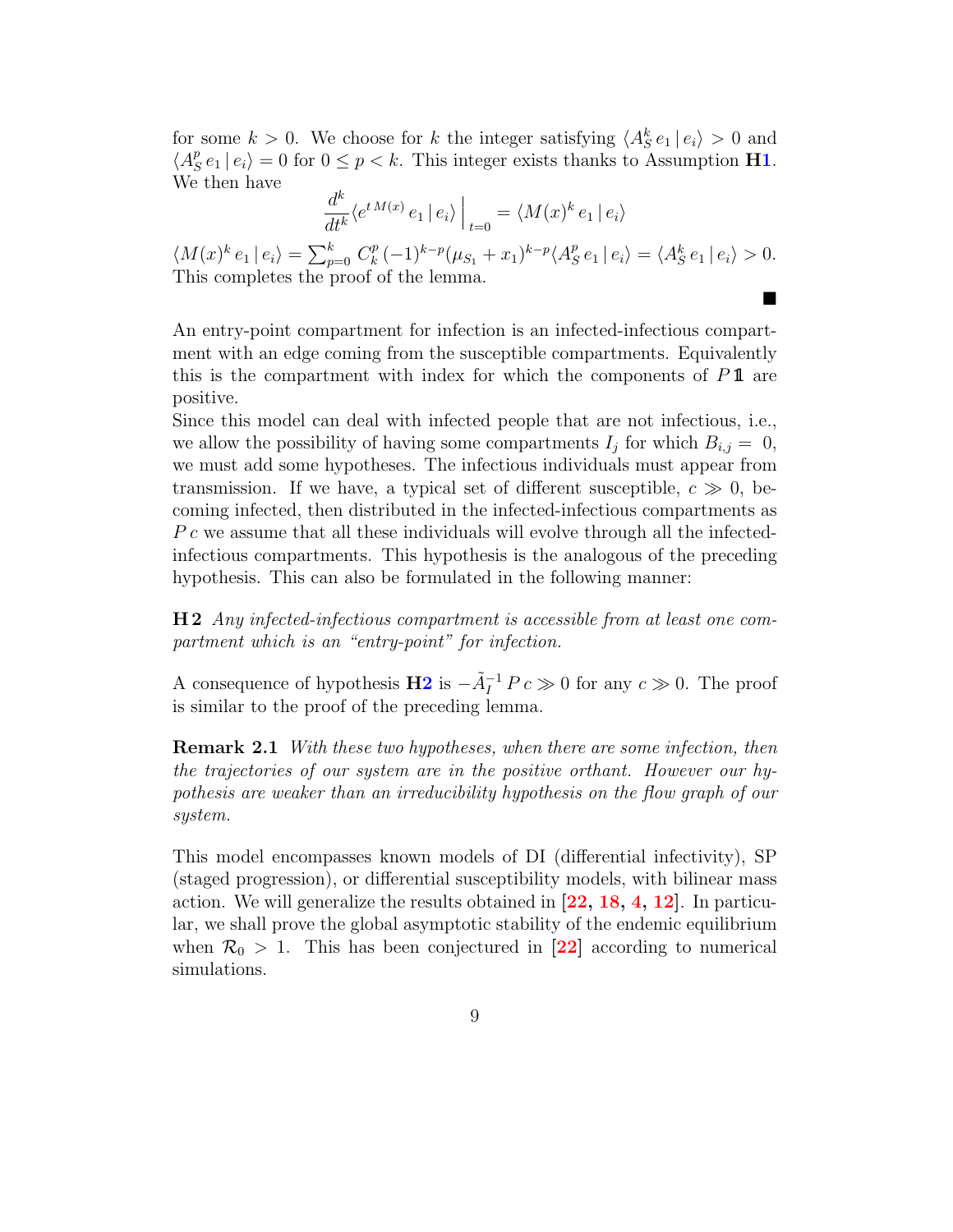#### 2.1 Basic reproduction ratio

It is not difficult using the results on  $\mathcal{R}_0$  [\[10,](#page-30-5) [17,](#page-31-8) [9,](#page-30-6) [40,](#page-33-6) [16\]](#page-31-9) to obtain a formula for the basic reproduction ratio. Since this formula expresses  $\mathcal{R}_0$  as the spectral radius  $\rho(\mathcal{G})$  of the next generation matrix  $\mathcal{G}$ , we cannot expect, in general, to obtain an analytical expression.

Using the techniques developed in  $[40]$ , we claim that the basic reproduction ratio  $\mathcal{R}_0$  for the general system  $(2)$  $(2)$  $(2)$  is

<span id="page-10-0"></span>
$$
\mathcal{R}_0 = \rho \left( -P \operatorname{diag}(S^*) B \tilde{A}_I^{-1} \right) = \rho \left( -\tilde{A}_I^{-1} P \operatorname{diag}(S^*) B \right). \tag{4}
$$

Where

$$
\tilde{A}_I = -\text{diag}(\mu_I + \gamma_I) + A_I.
$$

We use the expression  $(-\tilde{A}_I^{-1})$  to put the emphasis on the fact that the matrix  $(-\tilde{A}_I^{-1}) > 0$  because the matrix A is Metzler stable. Using the framework of [\[40\]](#page-33-6), we denote by  $\mathcal{F}_i(S, I)$  the rate of appearance of new infections in compartment i, and by  $\mathcal{V}_i(S, I)$  the rate of transfer of individuals in and out the compartment i by all other means. The matrix  $V$  is the "mass" balance of the compartments. Note that our  $V$  is the opposite of the one used in [\[40\]](#page-33-6). Then

$$
\mathcal{F}(S,I) = \begin{bmatrix} 0 \\ P \operatorname{diag}(B\,I) \, S \end{bmatrix},
$$

and

$$
\mathcal{V}(S,I) = \begin{bmatrix} \Lambda - \text{diag}(\mu_S) S + A_S S - \text{diag}(B I) S \\ \tilde{A}_I I \end{bmatrix}.
$$

The Jacobian matrices are

$$
D\mathcal{F}(S,I) = \begin{bmatrix} 0 & 0 \\ P \operatorname{diag}(B\,I) & P \operatorname{diag}(S) \, B \end{bmatrix},
$$

and

$$
D\mathcal{V}(S,I) = \begin{bmatrix} -\text{diag}(\mu_S) + A_S - \text{diag}(BI) & -\text{diag}(S) B \\ 0 & \tilde{A}_I \end{bmatrix}.
$$

Noting that we have sorted the variables in the reverse order in comparison with [\[40\]](#page-33-6), we set  $F = P \text{diag}(S^*) B$  and  $V = \tilde{A}_I$ . It is proved in [40] that the basic reproduction number is the spectral radius of the next generation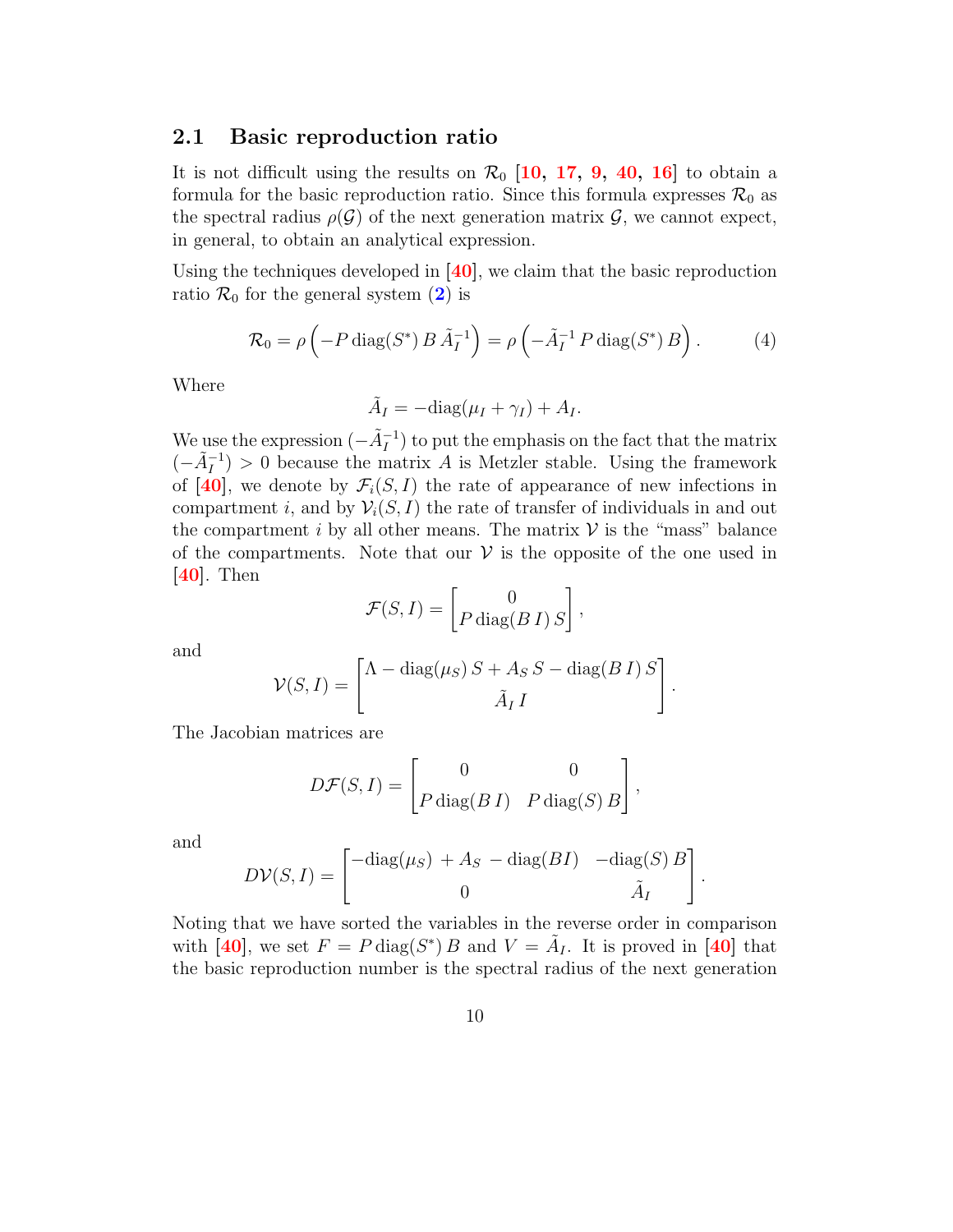matrix for the model, namely  $-FV^{-1}$ , computed at the DFE (the minus sign comes from Metzler matrices used in place of M-matrices). This proves our claim.

However there are two cases where we can get explicit formulas. These cases are when the distribution stochastic matrix  $P$  or when the WAIFW matrix B are rank one matrices. We will now specialize to these two subcategories. In these two cases we can give a simple elegant formula for the basic reproduction ratio  $\mathcal{R}_0$  (compare with [\[22,](#page-31-1) [18\]](#page-31-0)).

#### 2.1.1 Model with rank one stochastic distribution matrix  $P$

We claim that in this case, the stochastic distribution matrix  $P$  we can always be written  $P = p \mathbf{1}^T$ , where  $p \in \mathbb{R}^m$  is a nonnegative stochastic vector, i.e.,  $\sum_{i=1}^{m} p_i = 1$  and  $\mathbf{1} \in \mathbb{R}^n$ . This is quite evident since we can write, by Perron-Frobenius,  $P = uv^T$  for two nonnegative vector  $u \in \mathbb{R}^n$ ,  $v \in \mathbb{R}^m$ . Since upon infection a susceptible individual moves in the  $I$  compartments, we have  $v \gg 0$ . Using the stochasticity of P, the result follows. With this expression for P and the fact that

$$
p\mathbf{1}^T \operatorname{diag}(B\,I)\,S = \langle \mathbf{1} \mid \operatorname{diag}(B\,I)\,S \rangle\, p = \langle B\,I \mid S \rangle\, p,
$$

we obtain the following system

<span id="page-11-0"></span>
$$
\begin{cases}\n\dot{S} = \Lambda - \text{diag}(\mu_S) S + A_S S - \text{diag}(B I) S \\
\dot{I} = \langle B I | S \rangle p - \text{diag}(\mu_I + \gamma_I) I + A_I I,\n\end{cases}
$$
\n(5)

This model does not take into account the origin of the susceptible individuals upon infection. Once infected the individuals are distributed and enter the I compartment according to the stochastic vector p.

In this peculiar case, the hypothesis **[H2](#page-9-0)** has for consequence  $-\tilde{A}^{-1}_I p \gg 0$ , which in turn implies  $-B\tilde{A}_I^{-1}p \gg 0$ .

We claim that for system  $(5)$  $(5)$  $(5)$ , the basic reproduction number  $\mathcal{R}_0$  is given by

<span id="page-11-1"></span>
$$
\mathcal{R}_0 = \langle B \left( -\tilde{A}_I^{-1} \right) p \mid S^* \rangle = S^{*T} B \left( -\tilde{A}_I^{-1} \right) p. \tag{6}
$$

Applying the preceding general formula  $(4)$  $(4)$  $(4)$  to system  $(5)$  $(5)$  $(5)$ , we have

$$
\mathcal{R}_0 = \rho \left( -p \, \mathbf{1}^T \operatorname{diag}(S^*) B \, \tilde{A}_I^{-1} \right) = \rho \left( p \, S^{*^T} B \left( -\tilde{A}_I^{-1} \right) \right)
$$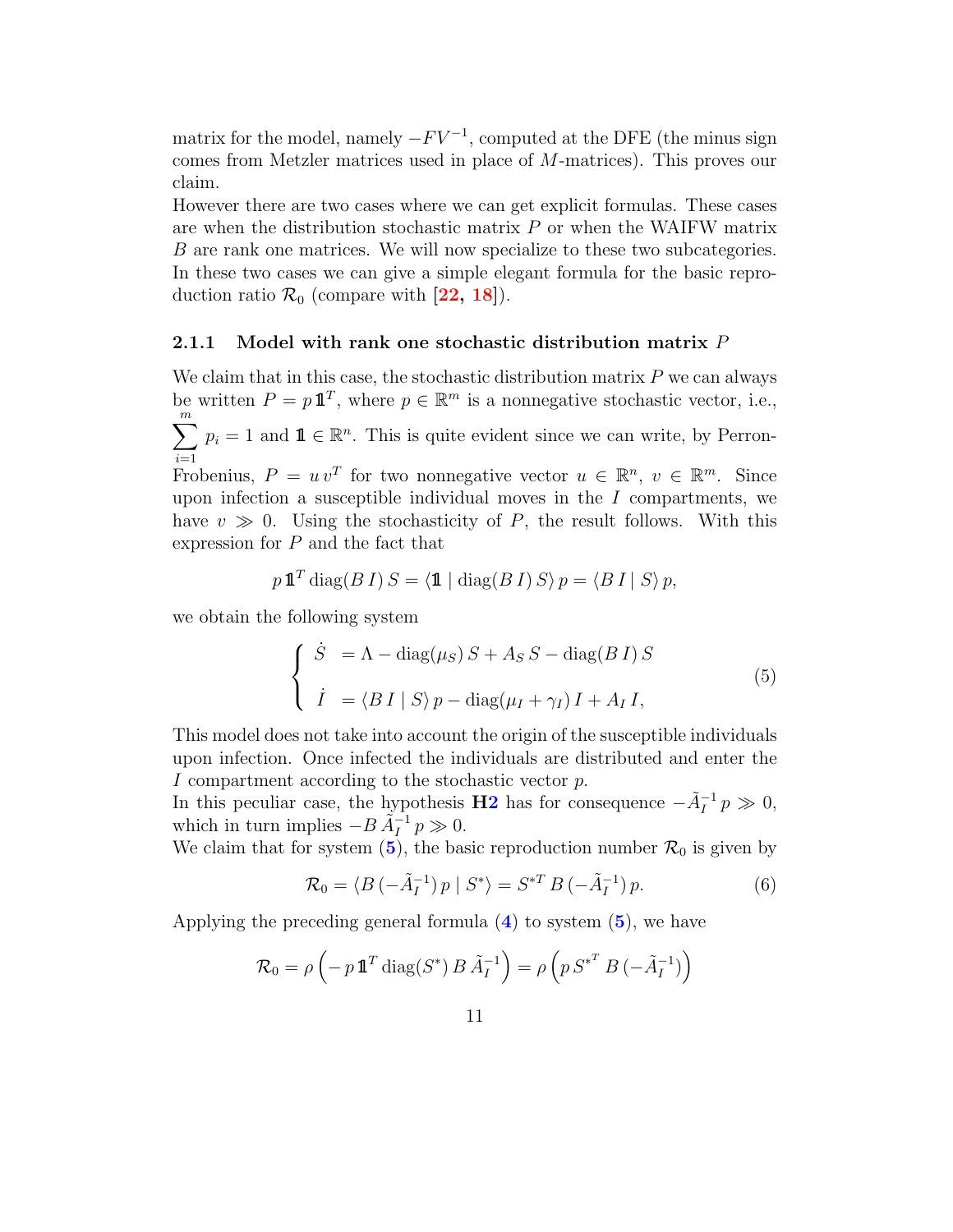It is clear that  $p S^{*T} B \left(-\tilde{A}_I^{-1}\right)$  is a rank one matrix. The only nonzero eigenvalue is given by  $S^{*T} B \left(-\tilde{A}_I^{-1}\right) p$ , which is exactly our claim.

#### 2.1.2 Model with rank one WAIFW matrix B

In this case we can write  $B = \alpha \beta^T$ , where  $\alpha \gg 0$  is a positive vector of  $\mathbb{R}^n$ and  $\beta > 0$  is a nonzero nonnegative vector of  $\mathbb{R}^m_+$ . From the modeling point of view, this means that for a given class of susceptible  $S_i$ , the infectivity factor of the different classes of infected is multiplied by a same coefficient  $\alpha_i$ .

For this model  $\mathcal{R}_0 = \rho \left( \left( - \tilde{A}_I^{-1} \right) P \text{ diag}(S^*) \alpha \beta^T \right)$ 

We again have a rank one matrix, then the spectral radius is given by

$$
\mathcal{R}_0 = \left\langle \beta \middle| - (\tilde{A}_I^{-1}) P \operatorname{diag}(\alpha) S^{\star} \right\rangle
$$

### 2.2 A compact positively invariant absorbing set

We will show that there exists a compact positively invariant absorbing set  $K$ for  $(2)$  $(2)$  $(2)$ . An absorbing set K for a dynamical system is a set K such that, for any initial condition, the forward trajectory starting from the initial condition enters for a positive time the set K.

We denote by  $N(t)$  the total population at time t. We have  $N = \langle S | \mathbf{1} \rangle +$  $\langle I | 1 \rangle$ .

Using the fact that  $A_S$ ,  $A_I$  are zero column sum matrices and P is a one column sum matrix we have the relations

$$
\langle A_S S \, | \, \mathbf{1} \rangle = \langle S \, | \, A_S^T \, \mathbf{1} \rangle = 0 \;, \quad \langle A_I \, I \, | \, \mathbf{1} \rangle = \langle I \, | \, A_I^T \, \mathbf{1} \rangle = 0 \,,
$$

and

$$
\langle P\operatorname{diag}(B\,I)\,S\,|\,{\rm 1\!I}\rangle = \langle\operatorname{diag}(B\,I)\,S\,|\,P^T\,{\rm 1\!I}\rangle = \langle\operatorname{diag}(B\,I)\,S\,|\,{\rm 1\!I}\rangle = \langle B\,I\,|\,S\rangle.
$$

We get

$$
\dot{N} = \langle \Lambda | 1 \! 1 \rangle - \langle \mu_S | S \rangle - \langle \mu_I + \gamma_I | I \rangle.
$$

<span id="page-12-0"></span>Let  $\mu_0$  be defined by  $\mu_0 = \min(\mu_S, \mu_I + \gamma_I) > 0$ , then we have

$$
\dot{N} \le \langle \Lambda \, | \, \mathbf{1} \rangle - \mu_0 \, N
$$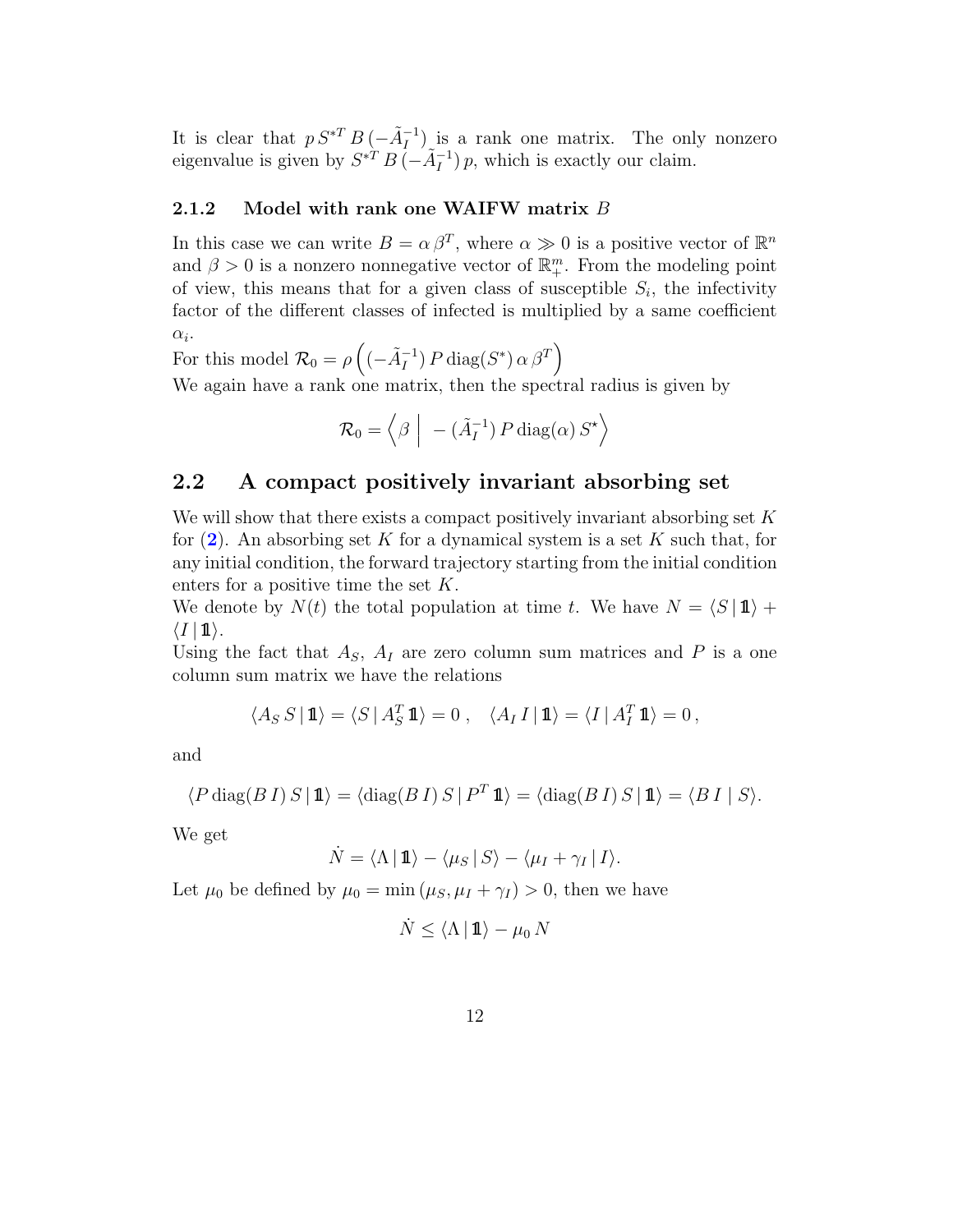**Lemma 2.2** Let  $\mu_0 = \min(\mu_S, \mu_I + \gamma_I) > 0$ . For any  $\varepsilon > 0$ , The subset  $K_{\varepsilon}$ of the nonnegative orthant  $\mathbb{R}^n_+ \times \mathbb{R}^m_+$ , defined by

$$
K_{\varepsilon} = \left\{ (S, I) \, \Big| \, S \ge 0 \; ; I \ge 0 \; ; N \le (\langle \Lambda \, | \, \mathbf{1} \rangle + \varepsilon) / \mu_o \right\},
$$

is a positively invariant compact absorbing set for  $(2)$  $(2)$  $(2)$ 

It is straightforward to check that the nonnegative orthant is positively in-variant by the system ([2](#page-7-0)). If we use the relation  $N \leq \langle \Lambda | \mathbf{1} \rangle - \mu_0 N$ , then the lemma follows.

We also remark that  $(S^*,0) \in K_0$ . Indeed we have  $\langle \Lambda | \mathbf{1} \rangle = \langle \mu_S | S^* \rangle$ , the conclusion follows from  $\mu_0 \mathbf{1} \leq \mu_S$ .

We have also a positively invariant set contained in  $K_{\varepsilon}$ .

**Lemma 2.3** The set  $\Omega$  defined by

$$
\Omega = \left\{ (S, I) \in K_{\varepsilon} \, \middle| \, S \le S^* \right\},\
$$

is a positively invariant compact set for system  $(2)$  $(2)$  $(2)$ .

On the boundary  $S = S^*$  we have  $\dot{S} = -\text{diag}(B I) S^* \leq 0$ . This proves the positive invariance of  $\Omega$ .

### 2.3 Global stability of the DFE

We will prove the global stability of the DFE for each category of models.

### 2.3.1 Model with rank one stochastic distribution matrix  $P = p \mathbf{1}^T$

<span id="page-13-0"></span>**Theorem 2.1** If  $\mathcal{R}_0 \leq 1$  then the DFE of system ([5](#page-11-0)) is globally asymptotically stable on the nonnegative orthant. If  $\mathcal{R}_0 > 1$  the DFE is unstable.

#### Proof.

If  $\mathcal{R}_0 > 1$  the instability of the DFE is classical and is a consequence of the results of  $[10]$ .

We suppose now that  $\mathcal{R}_0 \leq 1$ , and we consider the following candidate Lyapunov function

$$
V_{DFE}(S,I) = \langle B(-\tilde{A}_I^{-1}) I \mid S^* \rangle.
$$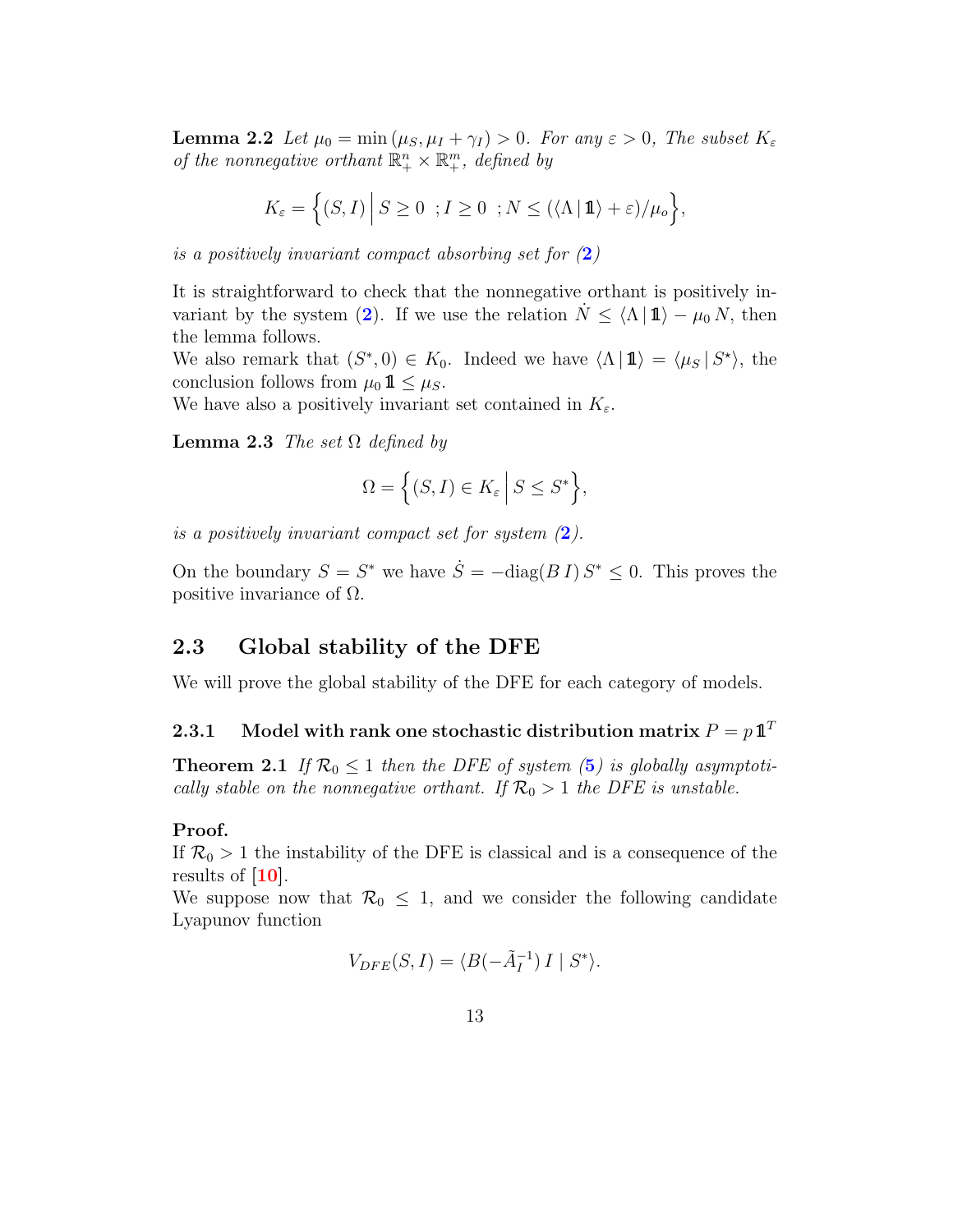This function is nonnegative on the positive orthant and is zero at the DFE. The derivative of V along the trajectories is given by

$$
\dot{V}_{DFE} = \langle BI | S \rangle \langle B(-\tilde{A}_I^{-1}) p | S^* \rangle - \langle BI | S^* \rangle = \langle BI | \mathcal{R}_0 S - S^* \rangle.
$$

Taking into account the formula ([6](#page-11-1)) for  $\mathcal{R}_0$ , it is clear that on the compact set  $\Omega$  we have  $V_{DFE} \leq 0$ .

We consider the largest invariant set  $\mathcal{L}$ , contained in the set

$$
\{(S,I)\in\Omega \mid \dot{V}_{DFE}(S,I)=0\}.
$$

• For  $\mathcal{R}_0 < 1$ , using  $S^* \gg 0$  (by hypothesis [H1](#page-8-0)) we have if  $S < S^*$  the relation  $\mathcal{R}_0 S - S^* \ll 0$ . This implies  $BI = 0$ , which gives  $\dot{I} = \tilde{A}_I I$ . Since  $\tilde{A}_I$  is Metzler stable, the largest invariant set contained in  $\Omega$  satisfies  $I = 0$ , which in turn implies  $S = S^*$ . By Lasalle's invariance principle [\[32\]](#page-32-5) (one can also see  $[6]$ , Theorem 3.7.11, page 346) since we are in a positively invariant compact set, the DFE is globally asymptotically stable in  $\Omega$  when  $\mathcal{R}_0 < 1$ . • When  $\mathcal{R}_0 = 1$ , we have

$$
\dot{V}_{DFE} = \langle BI \mid S - S^* \rangle \le 0, \text{ for all } (S, I) \in \Omega.
$$

Once again, it is sufficient to show that  $\mathcal{L} = \{(S^*, 0)\}\$ . Let  $(S, I) \in \mathcal{L}$ , the trajectory of ([5](#page-11-0)) corresponding to this initial point satisfy  $\langle BI(t) | S(t) S^*$  = 0, for all  $t \geq 0$ . Suppose  $I(0) > 0$ , then by hypothesis  $H2$ ,  $B I(t) \gg 0$ for all  $t > 0$  and hence,  $S(t) - S^* = 0$  for all  $t > 0$ . This, together with the first equation of ([5](#page-11-0)), would imply  $BI(t) \equiv 0$  which contradict  $I > 0$ . Hence, if  $(S, I) \in \mathcal{L}$  then necessarily  $I = 0$  and so  $S = S^*$  thanks to the first equation of ([5](#page-11-0)). Therefore, the DFE is globally asymptotically stable in  $\Omega$ when  $\mathcal{R}_0 = 1$ .

Since  $K_{\varepsilon}$  is absorbing, it remains to examine the trajectories starting in the set  $K_{\varepsilon} \setminus \Omega$ .

The set defined by  $I = 0$  is invariant by the system. Therefore, any trajectory starting from a point in  $K_{\varepsilon} \setminus \Omega$ , with  $I = 0$ , will converge to  $(S^*, 0)$ .

Now if a starting point in  $K_{\varepsilon} \setminus \Omega$  satisfies  $I > 0$ , then by hypothesis **[H2](#page-9-0)**,  $B I(t) \gg 0$ , for all  $t > 0$ . Hence from the first equation the trajectory will enter  $\Omega$  and then converge to the DFE. This proves the global asymptotic stability of the DFE  $(S^*, 0)$  in the nonnegative orthant.

П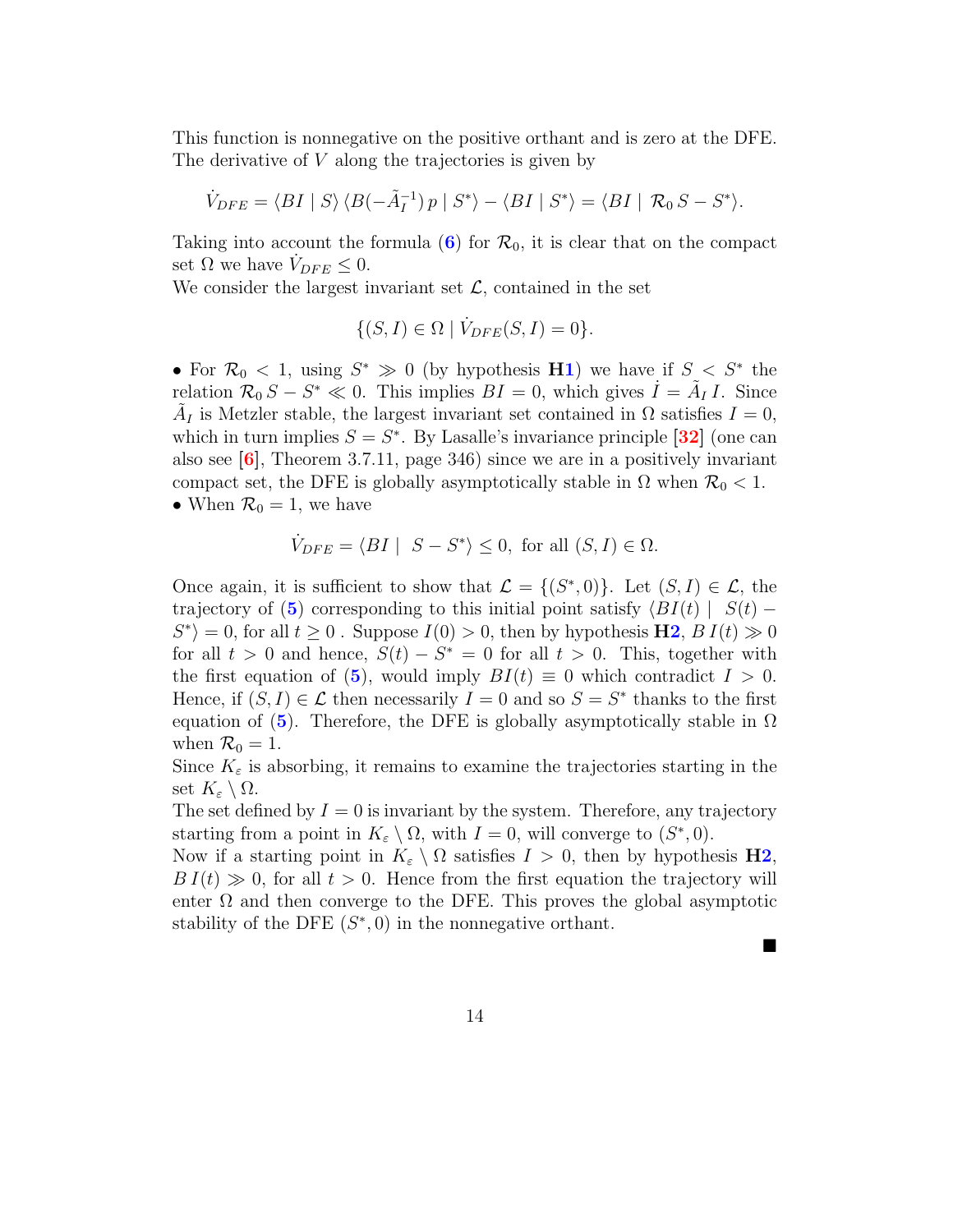### 2.3.2 Model with rank one WAIFW matrix  $B = \alpha \beta^T$

With rank one WAIFW matrix  $B = \alpha \beta^T$  the system is

<span id="page-15-0"></span>
$$
\begin{cases}\n\dot{S} = \Lambda - \text{diag}(\mu_S) S + A_S S - \langle \beta | I \rangle \text{diag}(\alpha) S, \\
\dot{I} = \langle \beta | I \rangle P \text{diag}(\alpha) S - \text{diag}(\mu_I + \gamma_I) I + A_I I.\n\end{cases} (7)
$$

**Theorem 2.2** Consider system ([7](#page-15-0)). If  $\mathcal{R}_0 \leq 1$ , then the DFE is globally asymptotically stable on the nonnegative orthant. If  $\mathcal{R}_0 > 1$ , the DFE is unstable.

We consider the following function

$$
V(S,I) = \langle \beta | -\tilde{A}_I^{-1} I \rangle
$$

We compute the derivative along the trajectories in  $\Omega$ 

$$
\dot{V} = \langle \beta | I \rangle \langle \beta | - \tilde{A}_I^{-1} P \operatorname{diag}(\alpha) S \rangle - \langle \beta | I \rangle
$$
  
=  $\langle \beta | I \rangle \langle \langle \beta | - \tilde{A}_I^{-1} P \operatorname{diag}(\alpha) S \rangle - 1 \rangle$   
 $\leq \langle \beta | I \rangle (\mathcal{R}_0 - 1) \leq 0$ 

• For  $\mathcal{R}_0$  < 1, the largest invariant set contained in the set  $\dot{V}=0$  contained in the compact set  $\Omega$ , satisfies  $\langle \beta | I \rangle = 0$ . Since  $\tilde{A}_I$  is Metzler stable, this set is reduced to  $I = 0$ , which in turn, by invariance, implies  $S = S^*$ . By LaSalle invariance's principle, since we are in a positively invariant compact set [\[32,](#page-32-5) 6, the DFE is globally asymptotically stable in  $\Omega$ . A similar argument, as in the proof of Theorem [2.1](#page-13-0), permits to conclude to the global stability in the nonnegative orthant.

• For  $\mathcal{R}_0 = 1$ , we can write

$$
\dot{V} = \langle \beta | I \rangle \langle \beta | - \tilde{A}_I^{-1} P \operatorname{diag}(\alpha) S \rangle - \langle \beta | I \rangle
$$
  
\n
$$
= \langle \beta | I \rangle \left( \langle \beta | - \tilde{A}_I^{-1} P \operatorname{diag}(\alpha) S^* - \tilde{A}_I^{-1} P \operatorname{diag}(\alpha) (S - S^*) \rangle - 1 \right)
$$
  
\n
$$
= \langle \beta | I \rangle \left( \langle \beta | - \tilde{A}_I^{-1} P \operatorname{diag}(\alpha) S^* \rangle + \langle \beta | - \tilde{A}_I^{-1} P \operatorname{diag}(\alpha) (S - S^*) \rangle - 1 \right)
$$
  
\n
$$
= \langle \beta | I \rangle \left( \mathcal{R}_0 - 1 + \langle \beta | - \tilde{A}_I^{-1} P \operatorname{diag}(\alpha) (S - S^*) \rangle \right)
$$
  
\n
$$
= \langle \beta | I \rangle \langle \beta | - \tilde{A}_I^{-1} P \operatorname{diag}(\alpha) (S - S^*) \rangle.
$$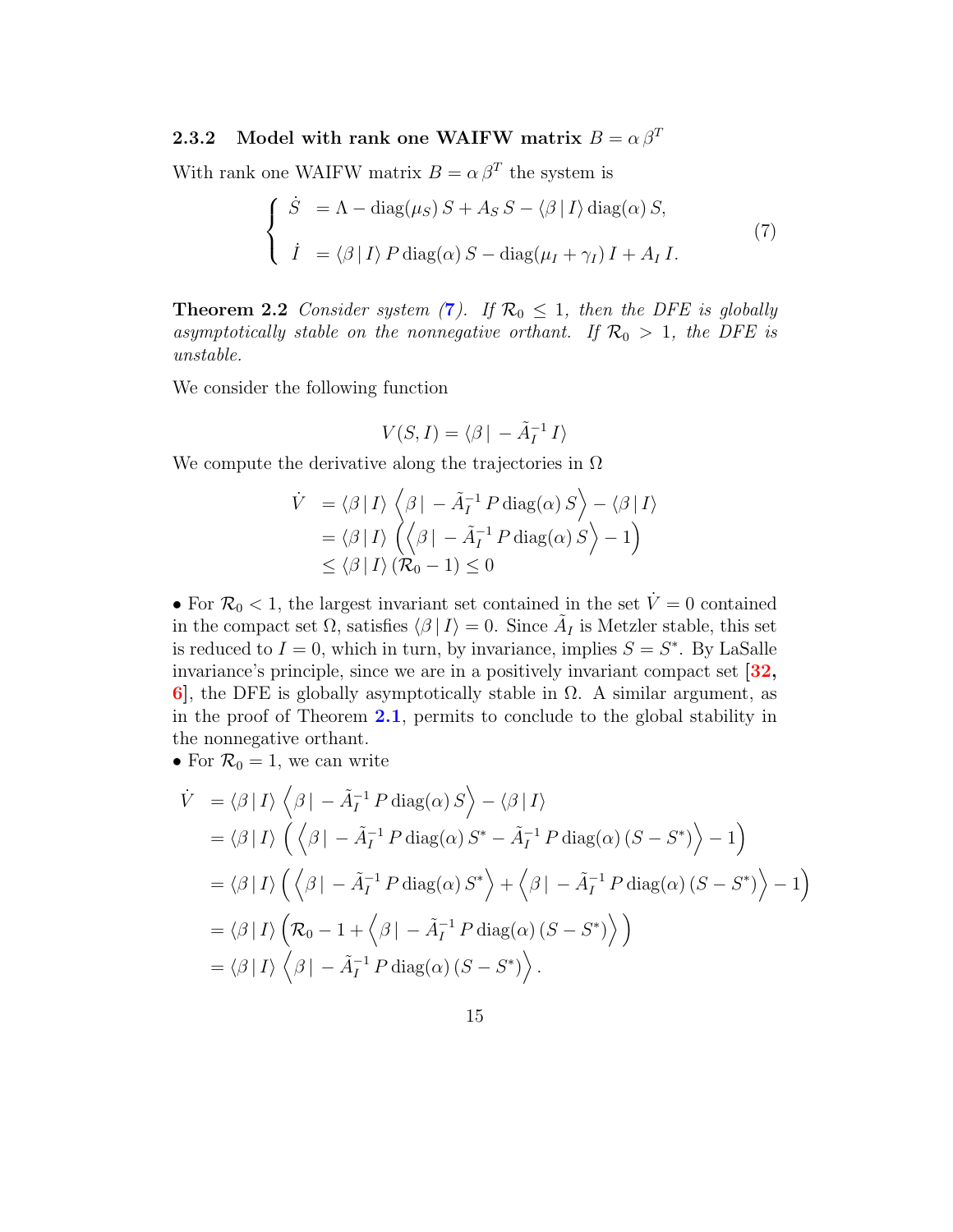Therefore  $\dot{V}(S, I) = 0$  if and only if

$$
\langle \beta | I \rangle = 0
$$
 or  $\langle \beta | -\tilde{A}_I^{-1} P \text{ diag}(\alpha) (S - S^*) \rangle = 0.$ 

Let  $(S, I) \in \mathcal{L}$  the largest invariant set contained in  $\{(S, I) \in \Omega : V(S, I) =$ 0}. If  $\langle \beta | I \rangle = 0$  then we conclude as in the case  $\mathcal{R}_0 < 1$ . Otherwise, we  $\text{define } f(S) = \left\langle \beta \, | \, -\tilde{A}_I^{-1}\, P \, \text{diag}(\alpha)\, S \right\rangle = \left\langle \text{diag}(\alpha)\, P^T \, (-\tilde{A}_I^{-1})^T \, \beta \, | \, S \right\rangle$ 

The map  $f(S)$  is not identically null since  $f(S^*) = \mathcal{R}_0$ . Hence the vector  $\text{diag}(\alpha) P^T \left(-\tilde{A}_I^{-1}\right)^T \beta > 0$ , i.e., it has at least one nonzero component, say,  $(\text{diag}(\alpha) P^T(-\tilde{A}_I^{-1})^T \beta)_i \neq 0 \text{ for some } i \in \{1, \ldots, n\}.$ 

Thus  $\langle \beta | - \tilde{A}_I^{-1} P \text{diag}(\alpha) (S - S^*) \rangle = 0$  implies at least that  $S_i(t) \equiv S_i^*$  $\frac{i}{i}$ . The equation governing the evolution of  $S_i(t)$  is  $(e_i)$  being the ith vector of the canonical basis of  $\mathbb{R}^n$ :

$$
\dot{S}_i = -\mu_{S_i}(S_i(t) - S_i^*) + e_i^T A_S (S(t) - S^*) - \langle \beta | I(t) \rangle \alpha_i S_i(t)
$$

Since  $S_i(t) \equiv S_i^*$ <sup>\*</sup>, the matrix  $A_S$  is a Metzler matrix and  $S \leq S^*$  in  $\Omega$ , we obtain  $e_i^T A_S (S(t) - S^*) = \langle \beta | I(t) \rangle \alpha_i S_i^* = 0$ . In particular we have  $\langle \beta | I(t) \rangle = 0$  and so we can conclude as in the case  $\mathcal{R}_0 < 1$ .

#### <span id="page-16-2"></span>2.4 Endemic equilibrium

The proofs for the two systems are similar and use the same principle. However the computations are different so we distinguishes the two proofs.

### 2.4.1 Model with rank one stochastic distribution matrix  $P = p1^T$

<span id="page-16-1"></span>**Theorem 2.3** There exists a unique endemic equilibrium in the nonnegative orthant for system ([5](#page-11-0)) if and only if  $\mathcal{R}_0 > 1$ .

**Proof.** We look for an equilibrium  $(\bar{S}, \bar{I})$  with  $\bar{I} > 0$ . From the relations

<span id="page-16-0"></span>
$$
\begin{cases}\n0 &= \Lambda - \text{diag}(\mu_S) \,\bar{S} + A_S S - \text{diag}(\bar{B}\,\bar{I}) \,\bar{S}, \\
0 &= \langle \bar{B}\,\bar{I} \mid \bar{S} \rangle \, p + \tilde{A}_I \,\bar{I}\n\end{cases} \tag{8}
$$

we deduce, since  $\tilde{A}_I$  is Metzler stable, that  $\bar{I} = \langle \bar{B} \, \bar{I} \mid \bar{S} \rangle \, (-\tilde{A}_I^{-1}) \, p$ . From the second relation of  $(8)$  $(8)$  $(8)$  and taking the inner product with p we obtain, setting  $||p||_2^2 = \langle p | p \rangle$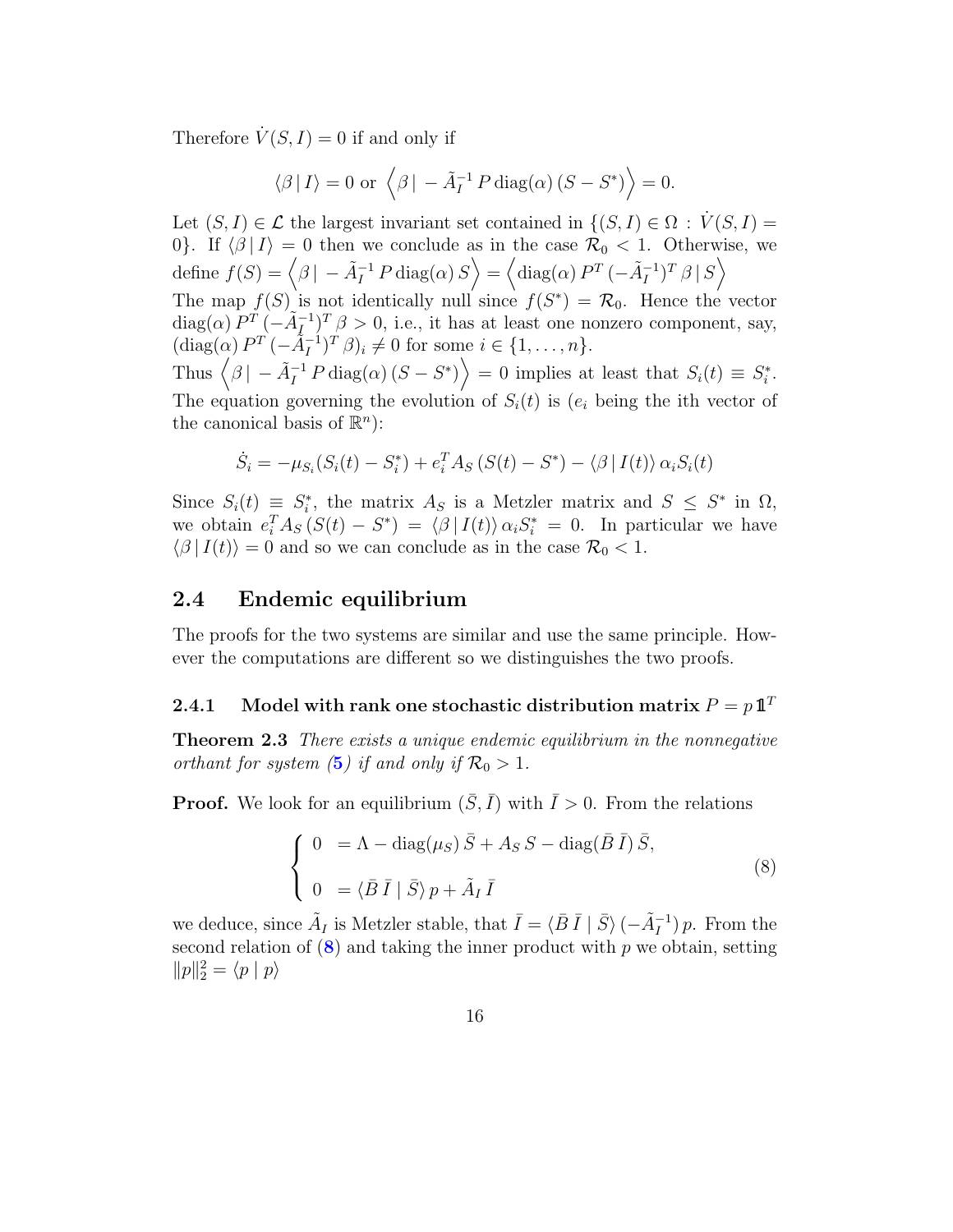$$
||p||_2^2 \langle \bar{B}\,\bar{I} \mid \bar{S} \rangle = -\langle \tilde{A}_I\,\bar{I} \mid p \rangle.
$$

Finally

<span id="page-17-0"></span>
$$
\bar{I} = -\frac{1}{\|p\|_2^2} \langle \tilde{A}_I \,\bar{I} \mid p \rangle \, (-\tilde{A}_I^{-1}) \, p. \tag{9}
$$

Then to compute  $\overline{I}$  it is sufficient to find  $-\langle \tilde{A}_I \overline{I} | p \rangle$ . Again with the expression  $\bar{I} = \langle \bar{B} \bar{I} | \bar{S} \rangle \left( -\hat{A}_{I}^{-1} \right) p$ , we get

$$
\langle \bar{B}\,\bar{I} \mid \bar{S}\rangle = \langle \bar{B}\,\bar{I} \mid \bar{S}\rangle \, \langle B(-\tilde{A}_I^{-1})p \mid \bar{S}\rangle.
$$

The condition  $\langle \bar{B} \bar{I} | \bar{S} \rangle = 0$  implies, since  $\tilde{A}_I$  is Metzler stable,  $\bar{I} = 0$ , hence  $\bar{S} = S^*$ . We obtain the DFE and not an endemic equilibrium. Then if  $\langle \bar{B} \bar{I} | \bar{S} \rangle \neq 0$ , by simplifying the preceding relation, we get

<span id="page-17-1"></span>
$$
\langle B(-\tilde{A}_I^{-1})p \mid \bar{S} \rangle = 1. \tag{10}
$$

From the first equation in  $(8)$  $(8)$  $(8)$  we have

<span id="page-17-3"></span>
$$
\bar{S} = -\left[ -\text{diag}\left(\mu_S + B\bar{I}\right) + A_S \right]^{-1} \Lambda \tag{11}
$$

Using the value of  $B\overline{I}$  from relation ([9](#page-17-0)) gives

<span id="page-17-2"></span>
$$
\bar{S} = -\left[ -\text{diag}\left(\mu_S + \frac{(-\langle \tilde{A}_I \bar{I} | p \rangle)}{\|p\|_2^2} B(-\tilde{A}_I^{-1}) p \right) + A_S \right]^{-1} \Lambda
$$
\n
$$
= -M(-\langle \tilde{A}_I \bar{I} | p \rangle)^{-1} \Lambda.
$$
\n(12)

Where we have set, for  $x \geq 0$ 

$$
M(x) = -\text{diag}\left(\mu_S + \frac{x}{\|p\|_2^2} B\left(-\tilde{A}_I^{-1}\right)p\right) + A_S
$$

The matrix  $M(x)$  is a stable Metzler matrix depending linearly on the positive value x.

Replacing in relation ([10](#page-17-1)),  $\overline{S}$  by the expression given by ([12](#page-17-2)) gives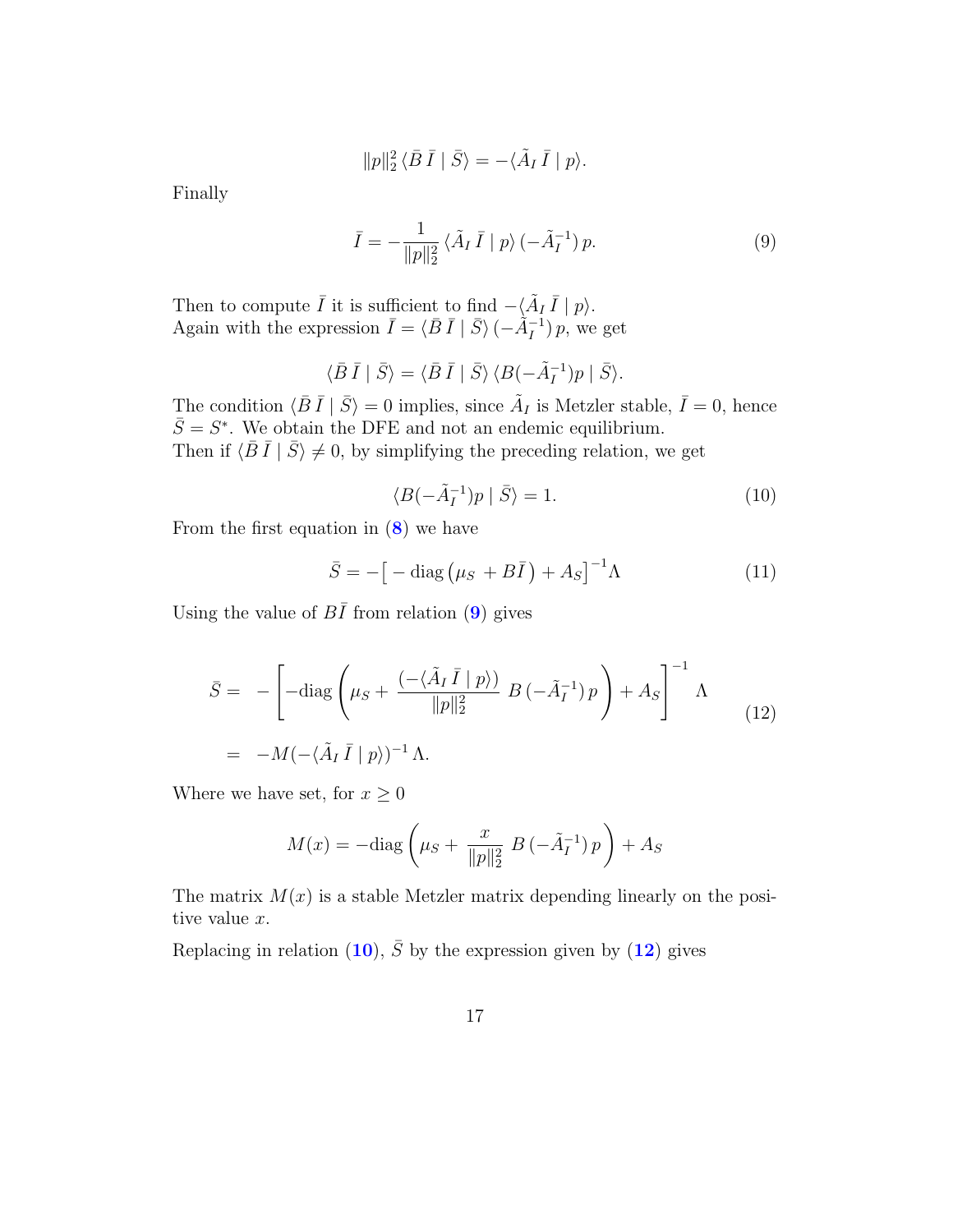$$
\left\langle B(-\tilde{A}_I^{-1}) p \middle| -M(-\langle \tilde{A}_I \bar{I} | p \rangle)^{-1} \Lambda \right\rangle = 1.
$$

In other words the scalar  $-\langle \tilde{A}_I \bar{I} | p \rangle$  is a solution of  $H(x) = 1$  with

$$
H(x) = \left\langle B(-\tilde{A}_I^{-1}) p \middle| - M(x)^{-1} \Lambda \right\rangle.
$$

We claim that that  $H(x)$  is a strictly decreasing function. The derivative of  $H$  is given by

$$
H'(x) = \left\langle B(-\tilde{A}_I^{-1}) p \middle| - M(x)^{-1} \operatorname{diag} \left( \frac{B(-\tilde{A}_I^{-1}) p}{\|p\|_2^2} \right) M(x)^{-1} \Lambda \right\rangle.
$$

On the one hand, we have  $B(-\tilde{A}_I^{-1})p \gg 0$  thanks to hypothesis **[H2](#page-9-0)**. On the other hand hypothesis  $\mathbf{H1}$  $\mathbf{H1}$  $\mathbf{H1}$  implies  $-M(x)^{-1}\Lambda \gg 0$ . Therefore  $H'(x) < 0$ . This proves that  $H(x)$  is strictly decreasing.

The function  $H(x)$  satisfies  $\lim_{x \to +\infty} H(x) = 0$ . Then a unique positive solution exists if and only if  $H(0) > 1$ . So we have a unique positive solution since  $H(0) = \mathcal{R}_0 > 1$ 

From ([11](#page-17-3)) we have  $S^* > \bar{S} > 0$  and from ([9](#page-17-0)), with  $-\langle \tilde{A}_I \bar{I} | p \rangle > 0$  and hypothesis  $\mathbf{H2}$  $\mathbf{H2}$  $\mathbf{H2}$  we deduce  $\overline{I} \gg 0$ , and then the equilibrium is endemic. An endemic equilibrium such that  $\overline{I} \gg 0$  is also called a strongly endemic equilibrium [\[39\]](#page-33-5).

From the preceding analysis we see that if  $\mathcal{R}_0 = 1$  then the unique equilibrium is the DFE. In the case  $\mathcal{R}_0$  < 1 we have  $\overline{I}$  < 0, which means that the equilibrium is not biologically feasible.

## 2.4.2 Model with rank one WAIFW matrix  $B = \alpha \beta^T$

**Theorem 2.4** There exists a unique endemic equilibrium in the nonnegative orthant, for system ([7](#page-15-0)) if and only if  $\mathcal{R}_0 > 1$ .

#### Proof.

The proof is in the same spirit as the proof for the case of rank one stochastic distribution matrix. We have the relations for an equilibrium  $(\bar{S}, \bar{I})$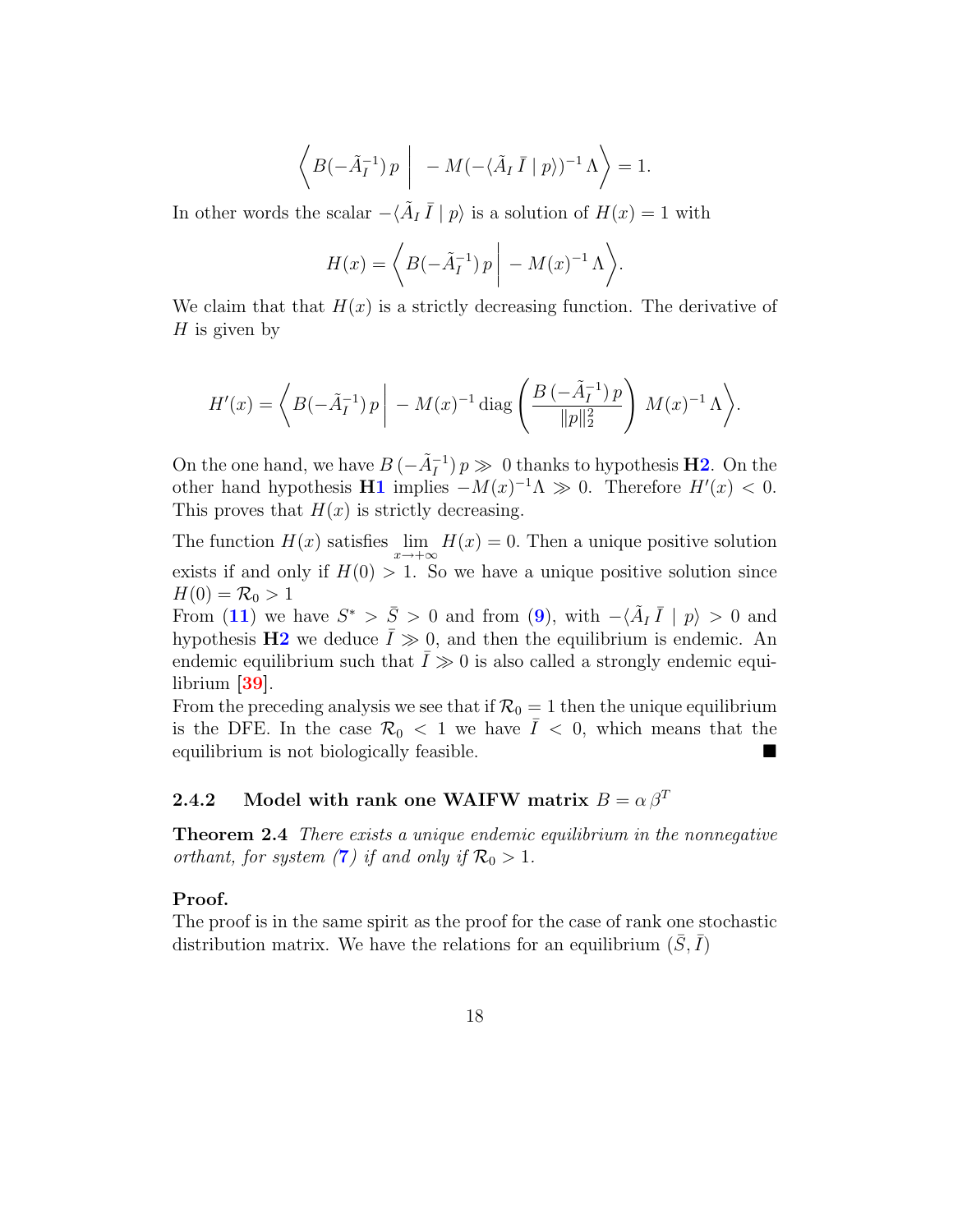<span id="page-19-1"></span>
$$
\begin{cases}\n0 &= \Lambda + \tilde{A}_S \,\bar{S} - \langle \beta | \,\bar{I} \rangle \,\text{diag}(\alpha) \,\bar{S}, \\
0 &= \langle \beta | \,\bar{I} \rangle \, P \,\text{diag}(\alpha) \,\bar{S} + \tilde{A}_I \,\bar{I}.\n\end{cases}
$$
\n(13)

Where as usual we set  $\tilde{A}_S = -\text{diag}(\mu_S) + A_S$  and the analogous setting for  $\tilde{A}_I.$ 

From the first equation we deduce, since the matrix  $-\text{diag}(\mu_S) - \langle \beta | \bar{I} \rangle \text{diag}(\alpha) + A_S$  is Metzler stable for any  $\bar{I}$ ,

<span id="page-19-2"></span>
$$
\bar{S} = -\left[-\text{diag}(\mu_S) - \langle \beta | \bar{I} \rangle \text{diag}(\alpha) + A_S\right]^{-1} \Lambda
$$
  
= 
$$
-M(\langle \beta | \bar{I} \rangle)^{-1} \Lambda.
$$
 (14)

Where have set

$$
M(x) = -\text{diag}\left(\mu_S + x\,\alpha\right) + A_S,
$$

as a stable Metzler matrix, depending linearly on  $x > 0$ . From the second equation, since  $\tilde{A}_I$  is Metzler stable, we get

<span id="page-19-0"></span>
$$
\bar{I} = \langle \beta | \bar{I} \rangle (-\tilde{A}_I^{-1}) P \operatorname{diag}(\alpha) \bar{S}.
$$
 (15)

Then it is sufficient to determine  $\langle \beta | \bar{I} \rangle$  in order to compute  $(\bar{S}, \bar{I})$ . Using relation  $(15)$  $(15)$  $(15)$  we have

$$
\langle \beta | \bar{I} \rangle = \langle \beta | \bar{I} \rangle \left\langle \beta | (-\tilde{A}_I^{-1}) P \operatorname{diag}(\alpha) \bar{S} \right\rangle.
$$

If  $\langle \beta | \bar{I} \rangle = 0$ , then the relations ([13](#page-19-1)) imply  $\bar{I} = 0$  and  $\bar{S} = S^*$ , i.e., the DFE. Otherwise we can simplify and obtain

$$
\left\langle \beta \left| \left( -\tilde{A}_I^{-1} \right) P \operatorname{diag}(\alpha) \tilde{S} \right. \right\rangle = 1.
$$

Replacing  $\bar{S}$  by its value in ([14](#page-19-2))

$$
\langle \beta | (-\tilde{A}_I^{-1}) P \operatorname{diag}(\alpha) [-M(\langle \beta | I \rangle)^{-1}] \Lambda \rangle = 1.
$$

In other words the scalar  $\langle \beta | \bar{I} \rangle$  is a solution of  $H(x) = 1$  with

$$
H(x) = \left\langle \beta \left| \left( -\tilde{A}_I^{-1} \right) P \operatorname{diag}(\alpha) \left[ -M(x)^{-1} \right] \Lambda \right\rangle \right.
$$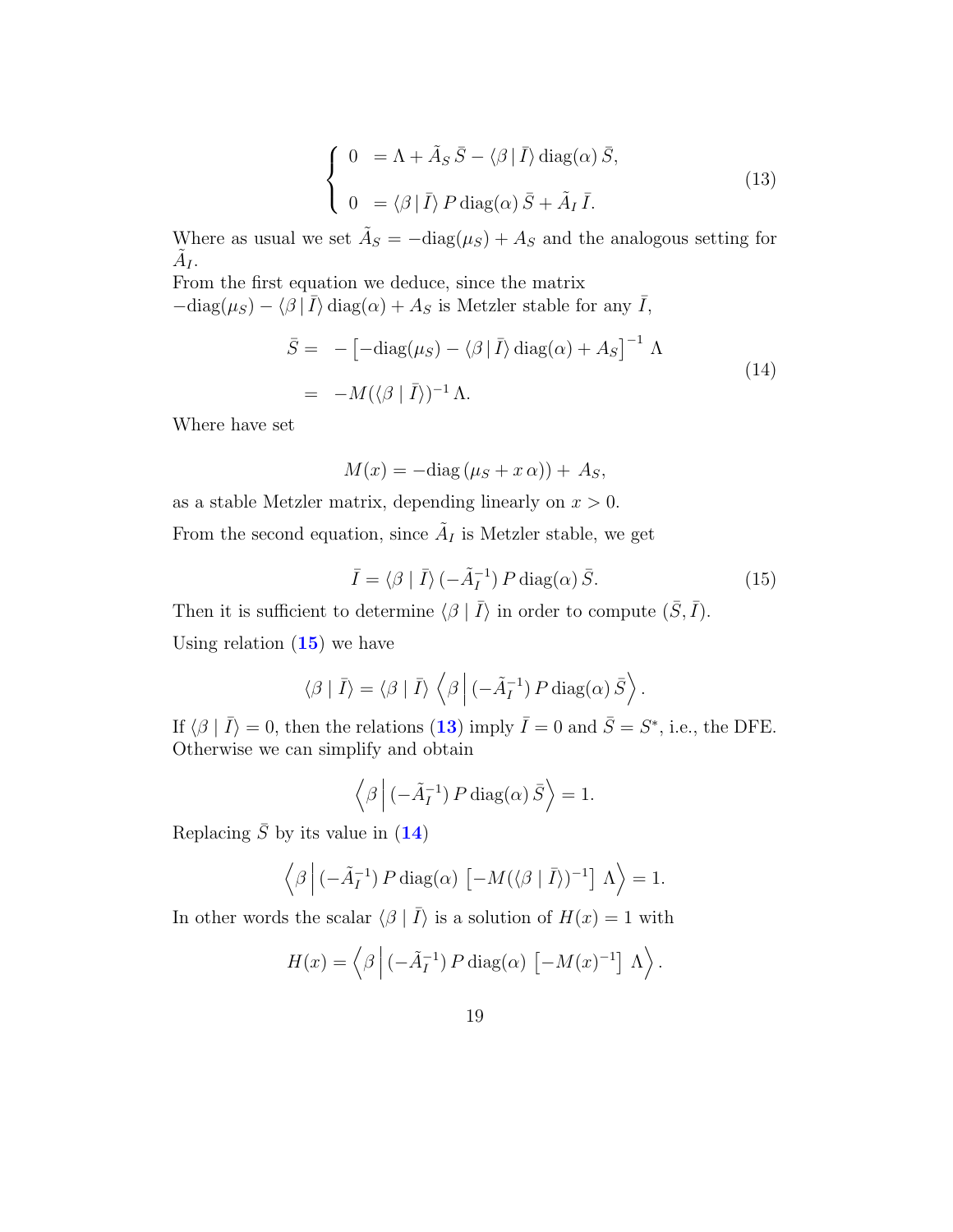We claim that  $H(x)$  is a strictly decreasing function. The proof is identical to preceding proof of Theorem [2.3](#page-16-1), we have just to check carefully that the derivative  $H'(x)$  is negative.

$$
H'(x) = \left\langle \beta \left| \left( -\tilde{A}_I^{-1} \right) P \operatorname{diag}(\alpha) M(x)^{-1} \left( -\operatorname{diag}(\alpha) \right) M(x)^{-1} \Lambda \right\rangle \right\}
$$

By hypothesis **[H1](#page-8-0)**, we have  $-M(x)^{-1}\Lambda \gg 0$ , and since  $\alpha \gg 0$ , we have  $\text{diag}(\alpha) M(x)^{-1}(-\text{diag}(\alpha)) M(x)^{-1} \Lambda \gg 0$ . Therefore, by hypothesis **[H2](#page-9-0)**, we conclude  $(-\tilde{A}_I^{-1}) P \operatorname{diag}(\alpha) M(x)^{-1} (-\operatorname{diag}(\alpha)) M(x)^{-1} \Lambda \ll 0$ . This, with  $\beta > 0$ , implies  $H'(x) < 0$ .

Since  $H(x)$  satisfies  $\lim_{x \to +\infty} H(x) = 0$ , a unique positive solution exists if and only if  $H(0) > 1$ . Since  $H(0) = \mathcal{R}_0 > 1$ , we then have a unique positive solution. Since, from ([14](#page-19-2)) we have  $S^* > \overline{S} \gg 0$  and from ([15](#page-19-0)), with  $\langle \beta | \bar{I} \rangle > 0$ , we get  $\bar{I} \gg 0$ . Hence the equilibrium is strongly endemic.

From the preceding analysis we see that if  $\mathcal{R}_0 = 1$  then the unique equilibrium is the DFE. In the case  $\mathcal{R}_0 < 1$  we have  $\overline{I} < 0$ , which means that this equilibrium is not biologically feasible.

# 3 Global stability of the endemic equilibrium for differential susceptibility and staged progression infectivity models

To prove the global stability of the endemic equilibrium we need to use in more details the structure of  $A_I$  and  $A_S$ . We will treat in this section a differential susceptibility with staged progression infectivity model. This system has the same form as system ([5](#page-11-0)) with  $A<sub>S</sub> = 0$ .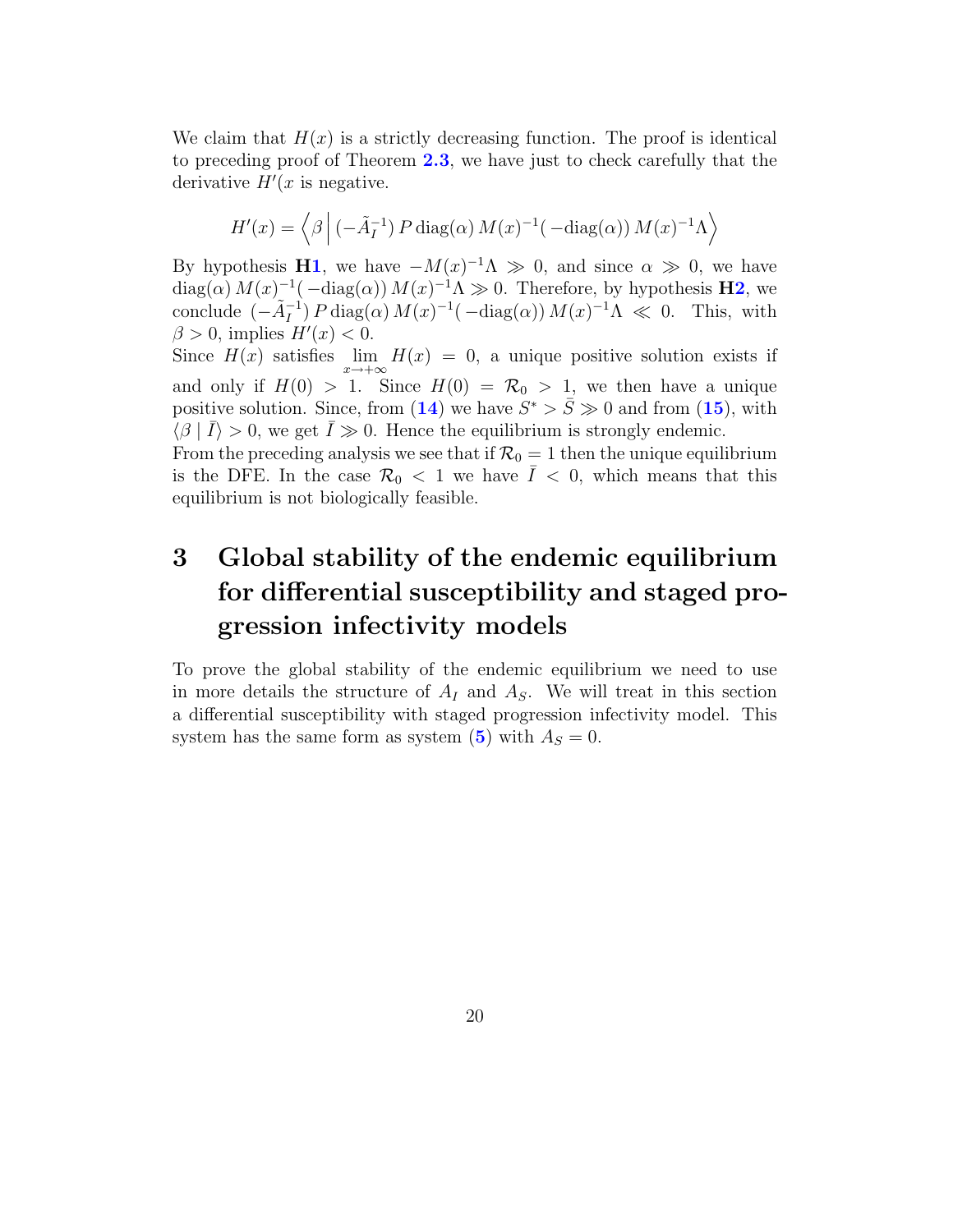

Figure 2: The n susceptible classes and m infected classes model

As before some  $I_i$  can be infected and non infectious compartments. For the stability analysis, we discard the removed compartments, by the argument given in the introduction.

The model is given by the following system of ordinary differential equations. We write for simplicity A in lieu of  $\tilde{A}_{I}$ .

<span id="page-21-0"></span>
$$
\begin{cases}\n\dot{S} = \Lambda - \text{diag}(\mu_S) S - \text{diag}(B I) S \\
\dot{I} = \langle B I | S \rangle e_1 + A I.\n\end{cases}
$$
\n(16)

With  $e_1$  the first vector of the canonical basis of  $\mathbb{R}^m$  and A the matrix given by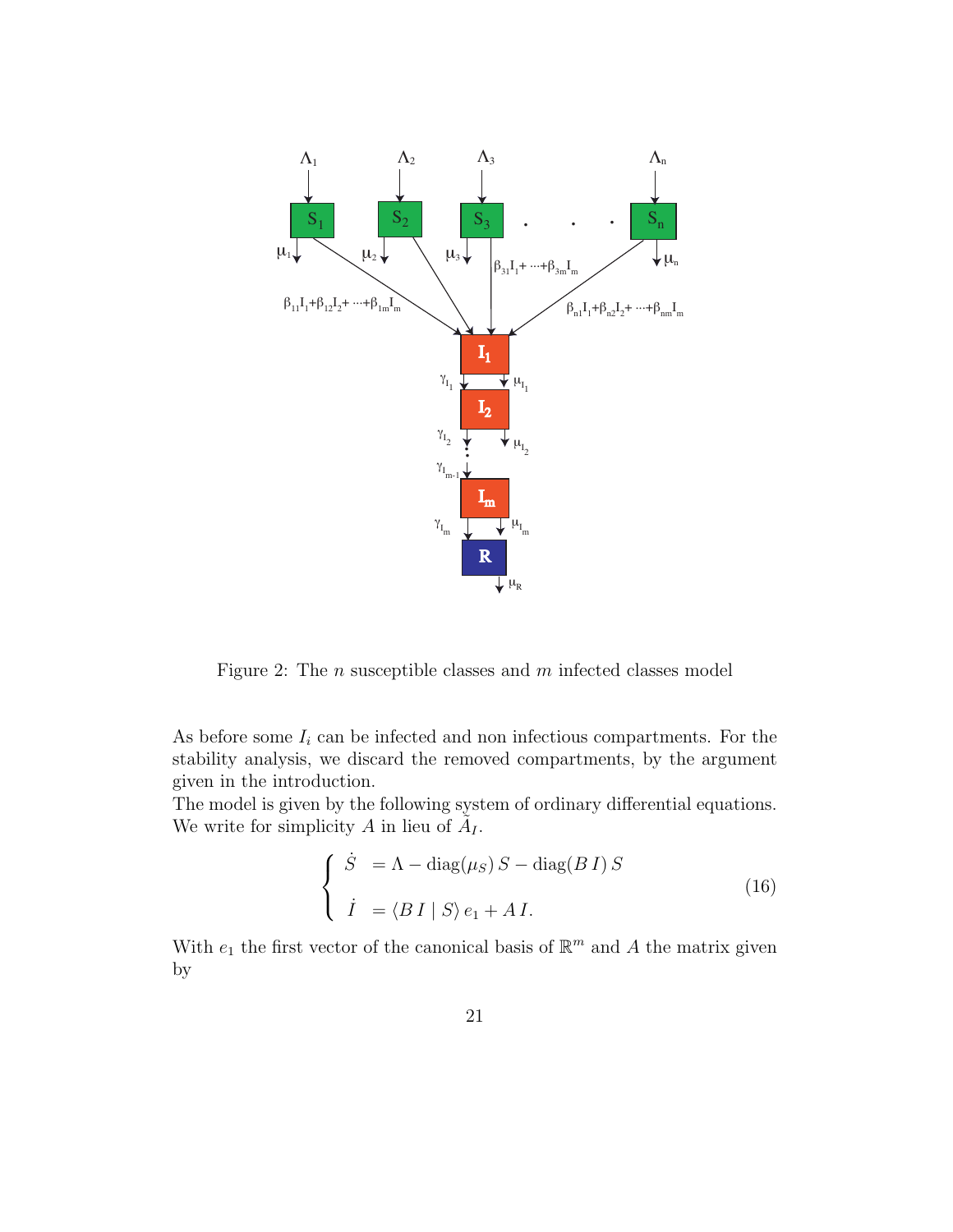$$
A = \begin{bmatrix} -\alpha_1 & 0 & 0 & \cdots & 0 \\ \gamma_1 & -\alpha_2 & 0 & \cdots & 0 \\ 0 & \gamma_2 & -\alpha_3 & \cdots & 0 \\ \vdots & \ddots & \ddots & \ddots & \vdots \\ 0 & \cdots & 0 & \gamma_{m-1} & -\alpha_m \end{bmatrix}.
$$

Where we have set  $\alpha_i = \gamma_{I_i} + \mu_{I_i}$  and  $\gamma_i = \gamma_{I_i}$ . Using coordinates, system  $(16)$  $(16)$  $(16)$  can be written as follows

$$
\begin{cases}\n\dot{S}_i = \Lambda_i - \mu_{S_i} S_i - \sum_{j=1}^{j=m} \beta_{ij} S_i I_j & \text{for } i = 1 \dots n \\
\dot{I}_1 = \sum_{i=1}^{i=n} \sum_{j=1}^{j=m} \beta_{ij} S_i I_j - \alpha_1 I_1 \\
\dot{I}_j = \gamma_{j-1} I_{j-1} - \alpha_j I_j & \text{for } j = 2 \dots m\n\end{cases}
$$

For system  $(16)$  $(16)$  $(16)$ , the stability of the DFE is addressed by Theorem [2.1](#page-13-0).

**Theorem 3.1** If  $\mathcal{R}_0 > 1$  then the unique endemic equilibrium of system ([16](#page-21-0)) is globally asymptotically stable on  $\mathbb{R}^{n+m}_+ \setminus \{(S,I) : I = 0\}$  the nonnegative orthant minus the stable manifold of the disease free equilibrium.

The stable manifold of the DFE is the set  $\{(S, I) \in \mathbb{R}^{n+m}_+ : I = 0\}.$ Proof

We use the following Lyapunov function on the positive orthant. This kind of Lyapunov function has been used, in a different way, in [\[33,](#page-32-6) [31,](#page-32-7) [30,](#page-32-8) [24,](#page-31-10) [1,](#page-29-1) [25,](#page-32-9) [4,](#page-30-3) [8\]](#page-30-8). The challenge is actually to prove that its derivative is nonpositive.

$$
V_{EE}(S,I) = \left\langle S - \text{diag}(\bar{S}) \ln S \mid \mathbf{1} \right\rangle + \left\langle B(-A^{-1}) \left( I - \text{diag}(\bar{I}) \ln I \right) \mid \bar{S} \right\rangle - \Pi.
$$

Where  $\Pi$  is given by  $\Pi = \langle \bar{S} - \text{diag}(\bar{S}) \ln \bar{S} | 1 \rangle + \langle B(-A^{-1}) \left( \bar{I} - \text{diag}(\bar{I}) \ln \bar{I} \right) | \bar{S} \rangle$ . With the matrix A in this section, we have  $(-A^{-1})e_1 \gg 0$ , hence from subsection [2.4](#page-16-2) we have  $\bar{I} \gg 0$ . An equilibrium such that  $\bar{I} \gg 0$  is called a strongly endemic equilibrium.

We know that  $\overline{S} \geq 0$ . Then the assumption  $B > 0$  implies  $B^T \overline{S} > 0$ . Since A is Metzer stable  $-A^{-1} > 0$  we conclude that  $-(A^{-1})^T B^T \overline{S} > 0$ . Therefore  $V(S, I)$  is nonnegative and that the endemic equilibrium satisfies  $V(\bar{S}, \bar{I}) = 0.$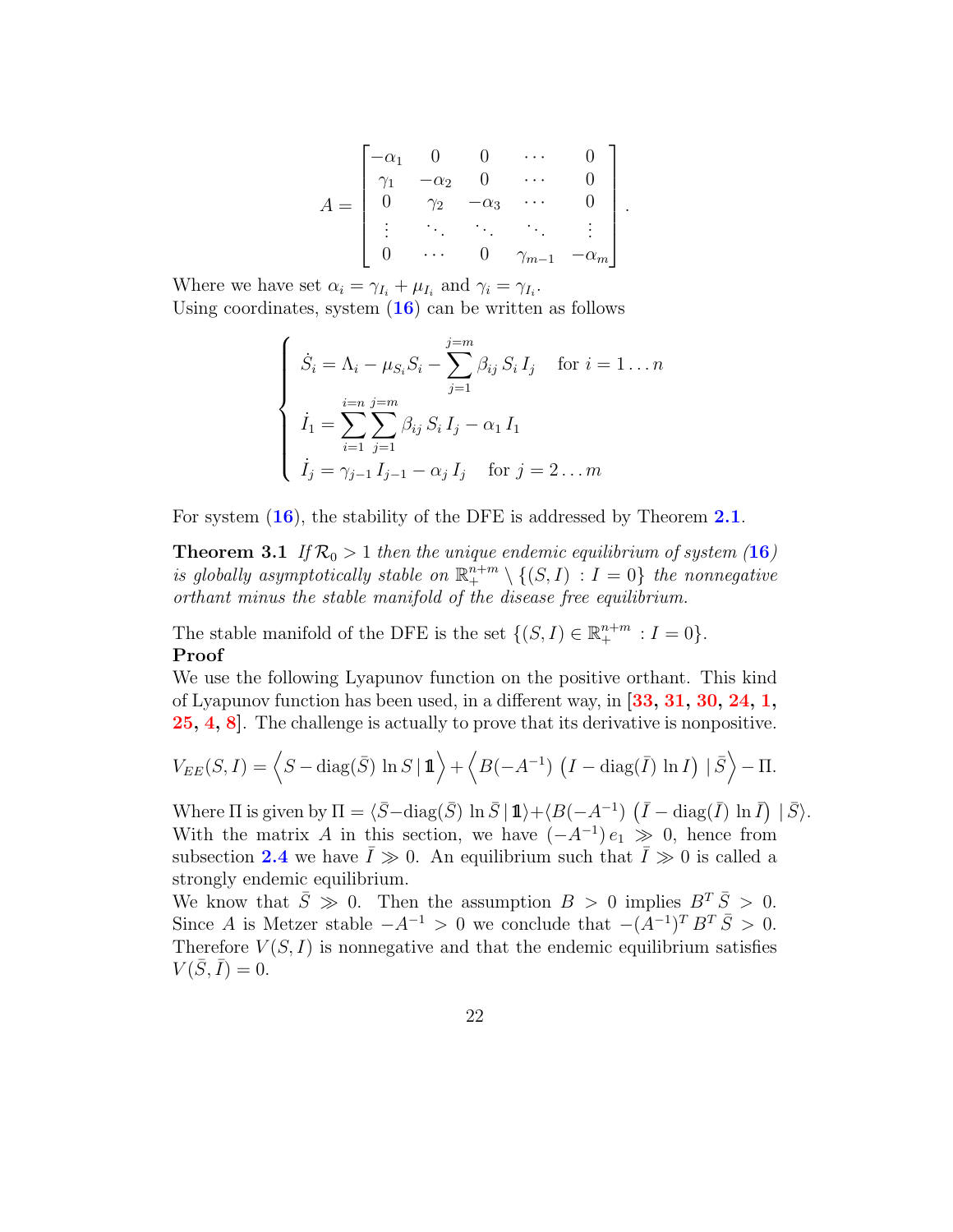The derivative  $\dot{V}_{EE}$  along the trajectories of  $(16)$  $(16)$  $(16)$  is given by

$$
\dot{V}_{EE} = \langle \Lambda | 1 \rangle - \langle \text{diag}(\mu_S) S | 1 \rangle - \langle \text{diag}(BI) S | 1 \rangle
$$
  
 
$$
- \langle \bar{S} | \text{diag}(S)^{-1} \Lambda \rangle + \langle \bar{S} | \mu_S \rangle + \langle \bar{S} | \text{diag}(S)^{-1} \text{diag}(BI) S \rangle
$$
  
 
$$
+ \langle BI | S \rangle \langle B(-A^{-1}) e_1 | \bar{S} \rangle + \langle B(-A^{-1}) A I | \bar{S} \rangle
$$
  
 
$$
- \langle B I | S \rangle \langle B(-A^{-1}) \frac{\bar{I}_1}{I_1} e_1 | \bar{S} \rangle - \langle B(-A^{-1}) \text{diag}(\bar{I}) \text{diag}(I)^{-1} A I | \bar{S} \rangle.
$$

This can be written

$$
\dot{V}_{EE} = \langle \Lambda | 1 \rangle - \langle S | \mu_S \rangle - \langle B I | S \rangle - \langle \text{diag}(S)^{-1} \bar{S} | \Lambda \rangle + \langle \bar{S} | \mu_S \rangle + \langle \bar{S} | B I \rangle \n+ \langle B I | S \rangle \langle B(-A^{-1}) e_1 | \bar{S} \rangle - \langle B I | \bar{S} \rangle \n- \langle B I | S \rangle \langle B(-A^{-1}) \frac{\bar{I}_1}{I_1} e_1 | \bar{S} \rangle - \langle B(-A^{-1}) \text{diag}(\bar{I}) \text{diag}(I)^{-1} A I | \bar{S} \rangle.
$$

Using the relation ([10](#page-17-1)),  $\langle B(-A^{-1}) e_1 | \overline{S} \rangle = 1$ , we have

$$
\dot{V}_{EE} = \langle \Lambda | \mathbf{1} \rangle - \langle S | \mu_S \rangle - \langle \text{diag}(S)^{-1} \bar{S} | \Lambda \rangle + \langle \bar{S} | \mu_S \rangle
$$

$$
-\frac{\bar{I}_1}{I_1} \langle B | S \rangle - \langle B(-A^{-1}) \text{diag}(\bar{I}) \text{diag}(I)^{-1} A | \bar{S} \rangle.
$$

Using the relation  $\Lambda = \text{diag}(\mu_S) \bar{S} + \text{diag}(B \bar{I}) \bar{S}$  we obtain

$$
\dot{V}_{EE} = \langle \bar{S} | \mu_S \rangle + \langle B \bar{I} | \bar{S} \rangle - \langle S | \mu_S \rangle
$$
  
\n
$$
-\langle \text{diag}(S)^{-1} \bar{S} | \text{diag}(\mu_S) \bar{S} \rangle - \langle \text{diag}(S)^{-1} \bar{S} | \text{diag}(B \bar{I}) \bar{S} \rangle + \langle \bar{S} | \mu_S \rangle
$$
  
\n
$$
-\frac{\bar{I}_1}{I_1} \langle B I | S \rangle - \langle B(-A^{-1}) \text{diag}(\bar{I}) \text{diag}(I)^{-1} A I | \bar{S} \rangle.
$$
  
\n
$$
\dot{V}_{EE} = \langle \text{diag}(\mu_S) \bar{S} | 2 - \text{diag}(S)^{-1} \bar{S} - \text{diag}(\bar{S})^{-1} S \rangle
$$
  
\n
$$
+\langle B \bar{I} | \bar{S} \rangle - \langle \text{diag}(S)^{-1} \bar{S} | \text{diag}(B \bar{I}) \bar{S} \rangle
$$
  
\n
$$
-\frac{\bar{I}_1}{I_1} \langle B I | S \rangle - \langle B(-A^{-1}) \text{diag}(\bar{I}) \text{diag}(I)^{-1} A I | \bar{S} \rangle.
$$

The first line of the previous equation is non positive. We will prove that the sum of the 4 remaining expressions is also non positive. We will express the different expressions.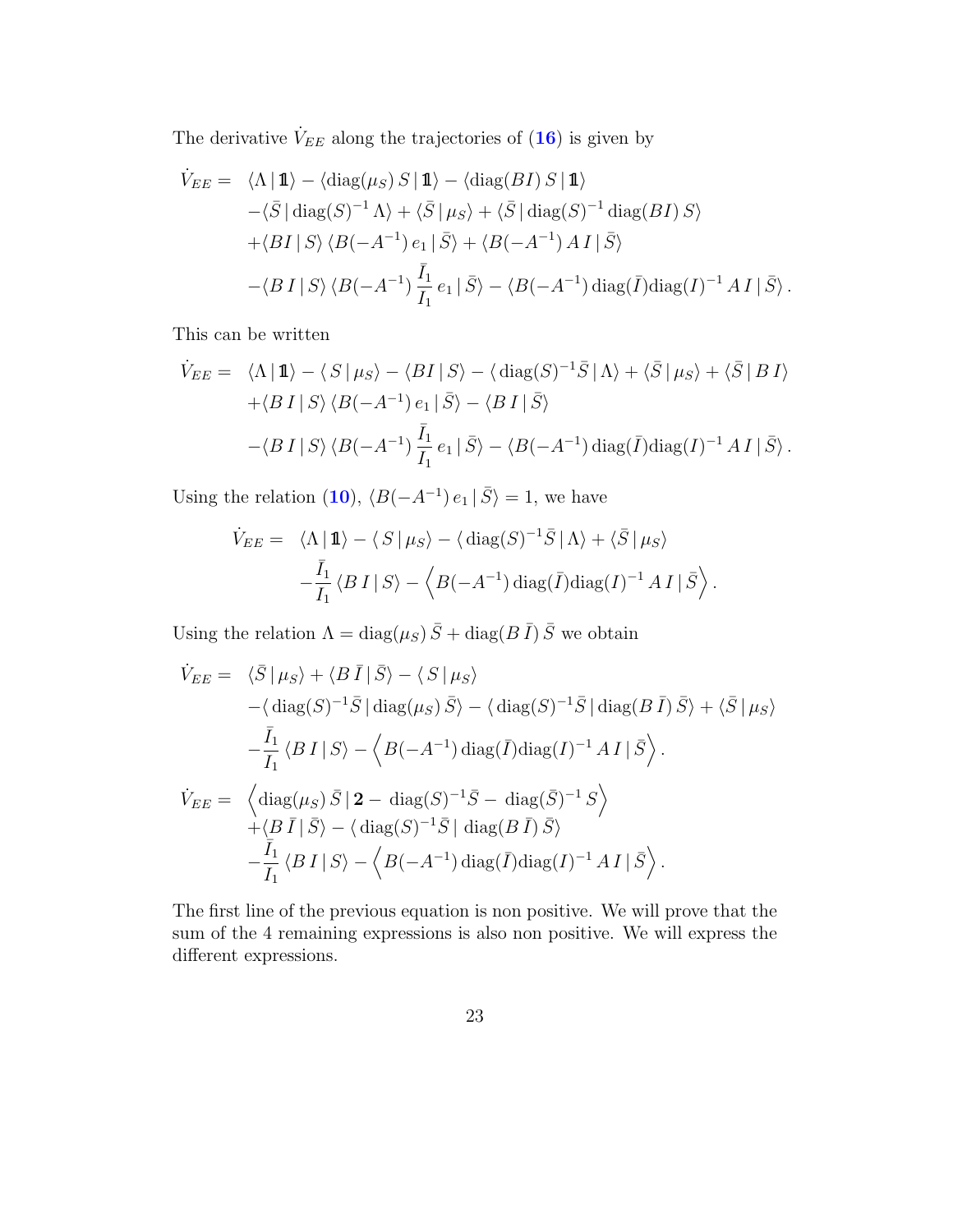$$
\Omega_1 = \langle B \,\overline{I} \,|\, \overline{S} \rangle = \sum_{i=1}^n \sum_{j=1}^m \beta_{ij} \overline{S}_i \,\overline{I}_j.
$$
  

$$
\Omega_2 = -\langle \text{diag}(S)^{-1} \overline{S} \,|\, \text{diag}(B \,\overline{I}) \,\overline{S} \rangle = -\sum_{i=1}^n \sum_{j=1}^m \beta_{ij} \overline{S}_i \,\overline{I}_j \,\frac{\overline{S}_i}{S_i}.
$$
  

$$
\Omega_3 = -\frac{\overline{I}_1}{I_1} \langle B \,I \,|\, S \rangle = -\sum_{i=1}^n \beta_{i1} \,\overline{S}_i \overline{I}_1 \,\frac{S_i}{\overline{S}_i} - \sum_{i=1}^n \sum_{j=2}^m \beta_{ij} \overline{S}_i \,\overline{I}_j \,\frac{S_i}{\overline{S}_i} \,\frac{\overline{I}_1}{\overline{I}_1} \,\frac{I_j}{\overline{I}_j}
$$

We will rewrite the last expression

$$
\Omega_4 = -\langle B(-A^{-1}) \operatorname{diag}(\bar{I}) \operatorname{diag}(I)^{-1} A I | \bar{S} \rangle.
$$

We have, for  $k = 1, \dots, m - 1$ , the relations  $A e_k = -\alpha_k e_k + \gamma_k e_{k+1}$  and for the last index  $A e_m = -\alpha_m e_m$ . Then

$$
\Omega_4 = -\sum_{k=1}^m I_k \left\langle B(-A^{-1}) \operatorname{diag}(\bar{I}) \operatorname{diag}(I)^{-1} A e_k | \bar{S} \right\rangle
$$
  
= 
$$
\sum_{k=1}^m \alpha_k \bar{I}_k \left\langle B(-A^{-1}) e_k | \bar{S} \right\rangle - \sum_{k=1}^{m-1} I_k \gamma_k \frac{\bar{I}_{k+1}}{\bar{I}_{k+1}} \left\langle B(-A^{-1}) e_{k+1} | \bar{S} \right\rangle.
$$

Let  $u_k$  be defined by  $u_k = \langle B(-A^{-1}) e_k | \overline{S} \rangle$ . We claim that the following relation holds for  $k = 2, \dots, m$ 

<span id="page-24-0"></span>
$$
\gamma_{k-1} u_k \bar{I}_{k-1} = \sum_{j=k}^{m} \bar{I}_j \langle B e_j | \bar{S} \rangle.
$$
 (17)

We will prove this expression later. For the moment we assume this relation. If we take into account  $\alpha_k \bar{I}_k = \gamma_{k-1} \bar{I}_{k-1}$  for  $k = 2, \dots, m$  and  $\alpha_1 \bar{I}_1 =$  $\langle B\bar{I} | \bar{S} \rangle$ , we obtain

$$
\Omega_4 = \sum_{k=1}^m \left( \sum_{j=k}^m \bar{I}_j \langle B e_j | \bar{S} \rangle \right) - \sum_{k=1}^{m-1} \frac{I_k}{\bar{I}_k} \frac{\bar{I}_{k+1}}{I_{k+1}} \left( \sum_{j=k+1}^m \bar{I}_j \langle B e_j | \bar{S} \rangle \right),
$$
  
= 
$$
\sum_{i=1}^n \sum_{j=1}^m j \beta_{ij} \bar{S}_i \bar{I}_j - \sum_{i=1}^n \sum_{j=2}^m \beta_{ij} \bar{S}_i \bar{I}_j \left( \sum_{k=1}^{j-1} \frac{I_k}{\bar{I}_k} \frac{\bar{I}_{k+1}}{I_{k+1}} \right).
$$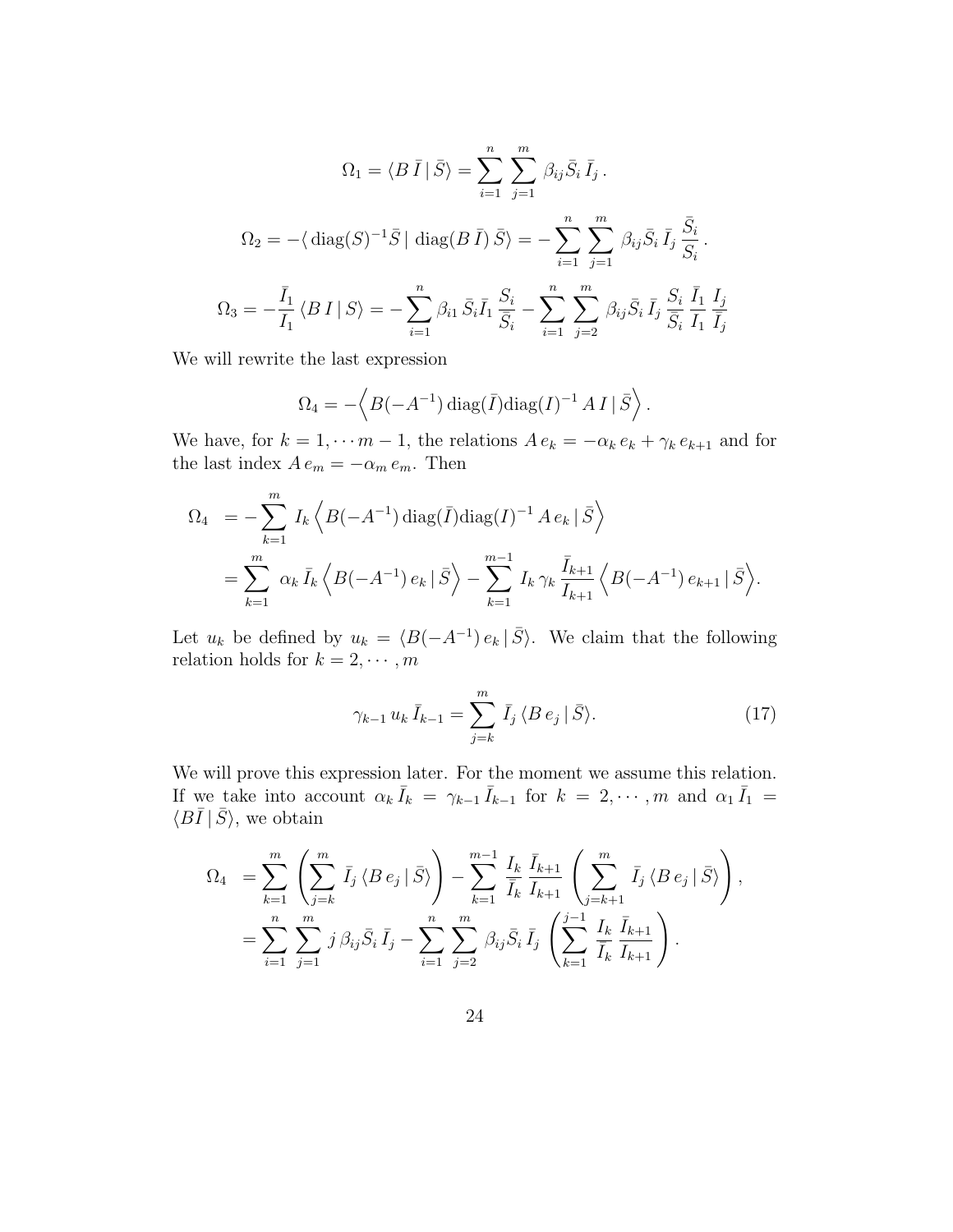Then we get for the sum of these four expressions

$$
\sum_{i=1}^{4} \Omega_i = \sum_{i=1}^{n} \beta_{i1} \bar{S}_i \bar{I}_1 \left[ 2 - \frac{\bar{S}_i}{S_i} - \frac{S_i}{\bar{S}_i} \right] \n+ \sum_{i=1}^{n} \sum_{j=2}^{m} \beta_{ij} \bar{S}_i \bar{I}_j \left[ j + 1 - \frac{\bar{S}_i}{S_i} - \frac{S_i}{\bar{S}_i} \frac{\bar{I}_1}{I_1} \frac{I_j}{\bar{I}_j} - \sum_{k=1}^{j-1} \frac{I_k}{\bar{I}_k} \frac{\bar{I}_{k+1}}{I_{k+1}} \right]
$$

.

Using the comparison between the arithmetical and the geometrical means we see that  $\dot{V}_{EE} \leq 0$ . It must be noticed however that  $\dot{V}_{EE}$  is not negative definite since some  $\beta_{ij}$  can be zero. The endemic equilibrium satisfies

 $\langle \Lambda | 1 \rangle - \langle \mu_S \bar{S} | 1 \rangle + \langle A \bar{I} | 1 \rangle = 0$ 

Since  $\langle A\bar{I} | 1 \rangle = -\gamma_m \bar{I}_m - \langle \mu_I \bar{I} | 1 \rangle$ , and using the definition of  $\mu_0$  (Lemma [2.2](#page-12-0)), we get  $\langle \overline{S} | 1\!\!1 \rangle + \langle \overline{I} | 1\!\!1 \rangle \leq \frac{\langle \Lambda | 1\!\!1 \rangle}{\langle \Lambda | 1\!\!1 \rangle}$  $\mu_0$ which proves that the endemic equilibrium  $(\bar{S}, \bar{I})$  belongs to  $K_{\varepsilon}$  for all  $\varepsilon \geq 0$ .

Let  $\mathcal L$  be the largest invariant subset of  $K_{\varepsilon}$ , contained in  $\dot{V}_{EE} = 0$ . Each element  $(S, I)$  of  $\mathcal L$  must satisfy

$$
\left\langle \mathrm{diag}(\mu_S) \, | \, \mathbf{2} - \mathrm{diag}(S)^{-1} \bar{S} - \mathrm{diag}(\bar{S})^{-1} \, S \right\rangle = 0.
$$

Since  $\mu_S \gg 0$  this implies  $S = \overline{S}$ , and so in  $\mathcal{L}$ , we must have diag( $BI$ )  $\overline{S} =$  $\Lambda - \text{diag}(\mu_S) \bar{S}$ . On the other hand we have  $\text{diag}(B\bar{I}) \bar{S} = \Lambda - \text{diag}(\mu_S) \bar{S}$ . Thus in  $\mathcal{L}$ , the dynamics of I are governed by

$$
\dot{I} = \langle B \,\bar{I} \,|\, \bar{S} \rangle - A \,I
$$

Since A is stable the largest invariant set  $\mathcal L$  is then reduced to  $\{(\bar{S}, \bar{I})\}$ . This proves the global asymptotic stability of the endemic equilibrium  $(S, I)$  in the interior of  $K_{\varepsilon}$  by Lasalle's invariance principle [\[32,](#page-32-5) [6\]](#page-30-7). The global asymptotic stability of the endemic equilibrium on  $\mathbb{R}^n_+ \times \mathbb{R}^m_+ \setminus \{(S,0)\}\)$  follows from the fact that the set  $K_{\varepsilon}$  is an absorbing set and that the boundary of the positive orthant minus the stable manifold of the DFE is not invariant by ([16](#page-21-0)).

To end the proof we have to prove our claim [17](#page-24-0). The proof of the validity of our claim is made by induction on  $k$ .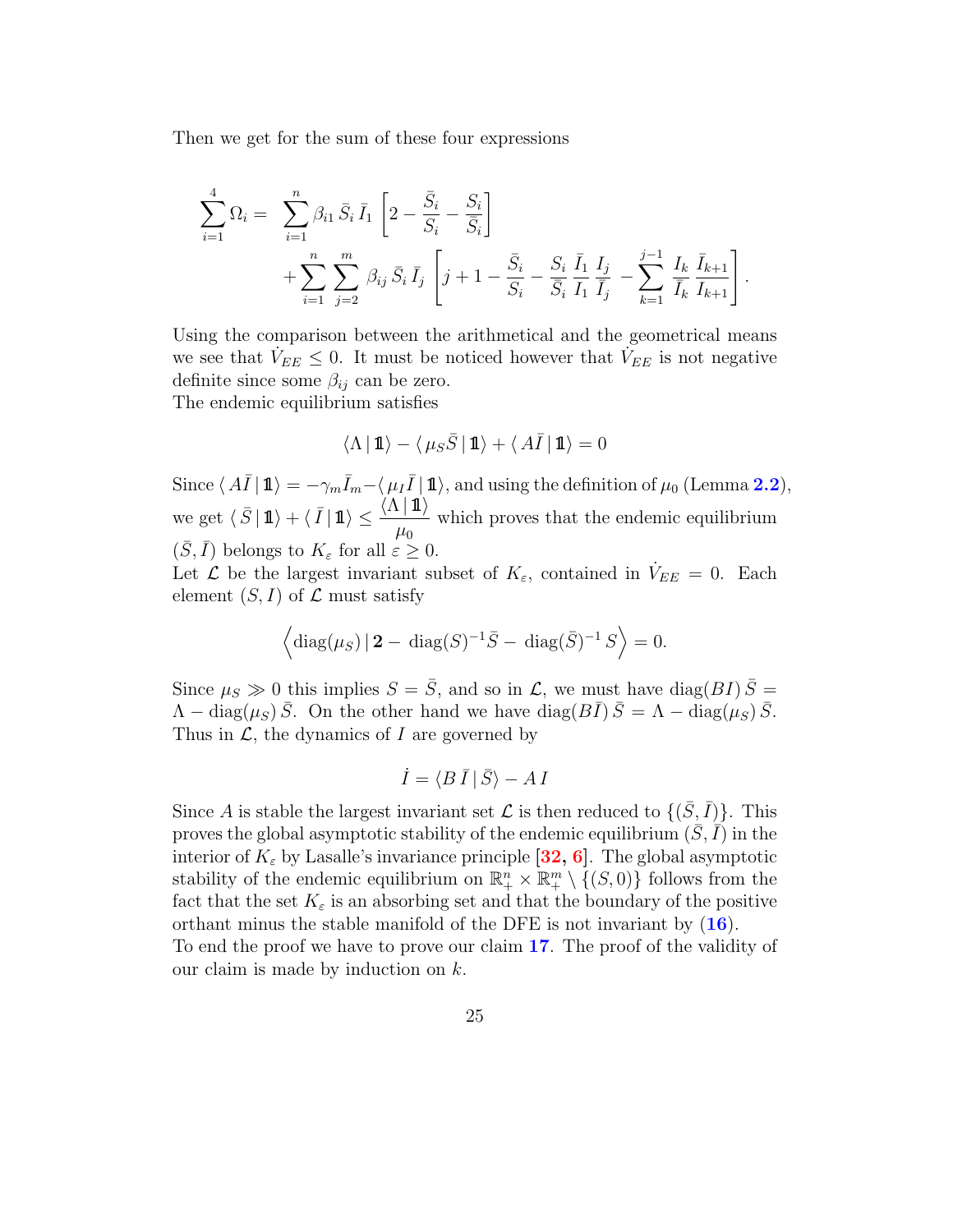We prove the claim for  $k = 2$ . We have, using  $\langle B(-A^{-1}) e_i | \overline{S} \rangle = 1$ , the following equalities

$$
A e_1 = -\alpha_1 e_1 + \gamma_1 e_2
$$
  
\n
$$
-e_1 = -\alpha_1 (-A^{-1}) e_1 + \gamma_1 (-A^{-1}) e_2
$$
  
\n
$$
\gamma_1 \bar{I}_1 \langle B(-A^{-1}) e_2 | \bar{S} \rangle = \alpha_1 \bar{I}_1 \langle B(-A^{-1}) e_1 | \bar{S} \rangle - \bar{I}_1 \langle B(-A^{-1}) e_1 | \bar{S} \rangle
$$
  
\n
$$
\gamma_1 u_2 \bar{I}_1 = \alpha_1 \bar{I}_1 - \bar{I}_1
$$
  
\n
$$
\gamma_1 u_2 \bar{I}_1 = \langle B(-A^{-1}) e_1 | \bar{S} \rangle \bar{I}_1 - \bar{I}_1 + \sum_{i=2}^m \langle B(-A^{-1}) e_i | \bar{S} \rangle
$$
  
\n
$$
\gamma_1 u_2 \bar{I}_1 = \sum_{i=2}^m \langle B(-A^{-1}) e_i | \bar{S} \rangle
$$

We now suppose that

$$
\gamma_{k-2} u_{k-1} \bar{I}_{k-2} = \sum_{j=k-1}^{m} \langle B \left( -A^{-1} \right) e_i \, | \, \bar{S} \rangle
$$

Then

$$
A e_{k-1} = -\alpha_{k-1} e_{k-1} + \gamma_{k-1} e_k
$$
  
\n
$$
-e_{k-1} = -\alpha_{k-1} (-A^{-1}) e_{k-1} + \gamma_{k-1} (-A^{-1}) e_k
$$
  
\n
$$
\gamma_{k-1} \bar{I}_{k-1} \langle B (-A^{-1}) e_k | \bar{S} \rangle = \alpha_{k-1} \bar{I}_{k-1} \langle B (-A^{-1}) e_{k-1} | \bar{S} \rangle
$$
  
\n
$$
- \bar{I}_{k-1} \langle B (-A^{-1}) e_{k-1} | \bar{S} \rangle
$$
  
\n
$$
\gamma_{k-1} u_k \bar{I}_{k-1} = \alpha_{k-1} \bar{I}_{k-1} u_{k-1} - \bar{I}_{k-1} \langle B (-A^{-1}) e_{k-1} | \bar{S} \rangle
$$
  
\n
$$
\gamma_{k-1} u_k \bar{I}_{k-1} = \gamma_{k-2} \bar{I}_{k-2} u_{k-1} - \bar{I}_{k-1} \langle B (-A^{-1}) e_{k-1} | \bar{S} \rangle
$$
  
\n
$$
\gamma_{k-1} u_k \bar{I}_{k-1} = \sum_{j=k-1}^{m} \langle B (-A^{-1}) e_j | \bar{S} \rangle - \bar{I}_{k-1} \langle B (-A^{-1}) e_{k-1} | \bar{S} \rangle
$$
  
\n
$$
\gamma_{k-1} u_k \bar{I}_{k-1} = \sum_{j=k}^{m} \langle B (-A^{-1}) e_j | \bar{S} \rangle
$$
  
\n
$$
\gamma_{k-1} u_k \bar{I}_{k-1} = \sum_{j=k}^{m} \langle B (-A^{-1}) e_j | \bar{S} \rangle
$$

This ends the proof of the theorem.

 $\blacksquare$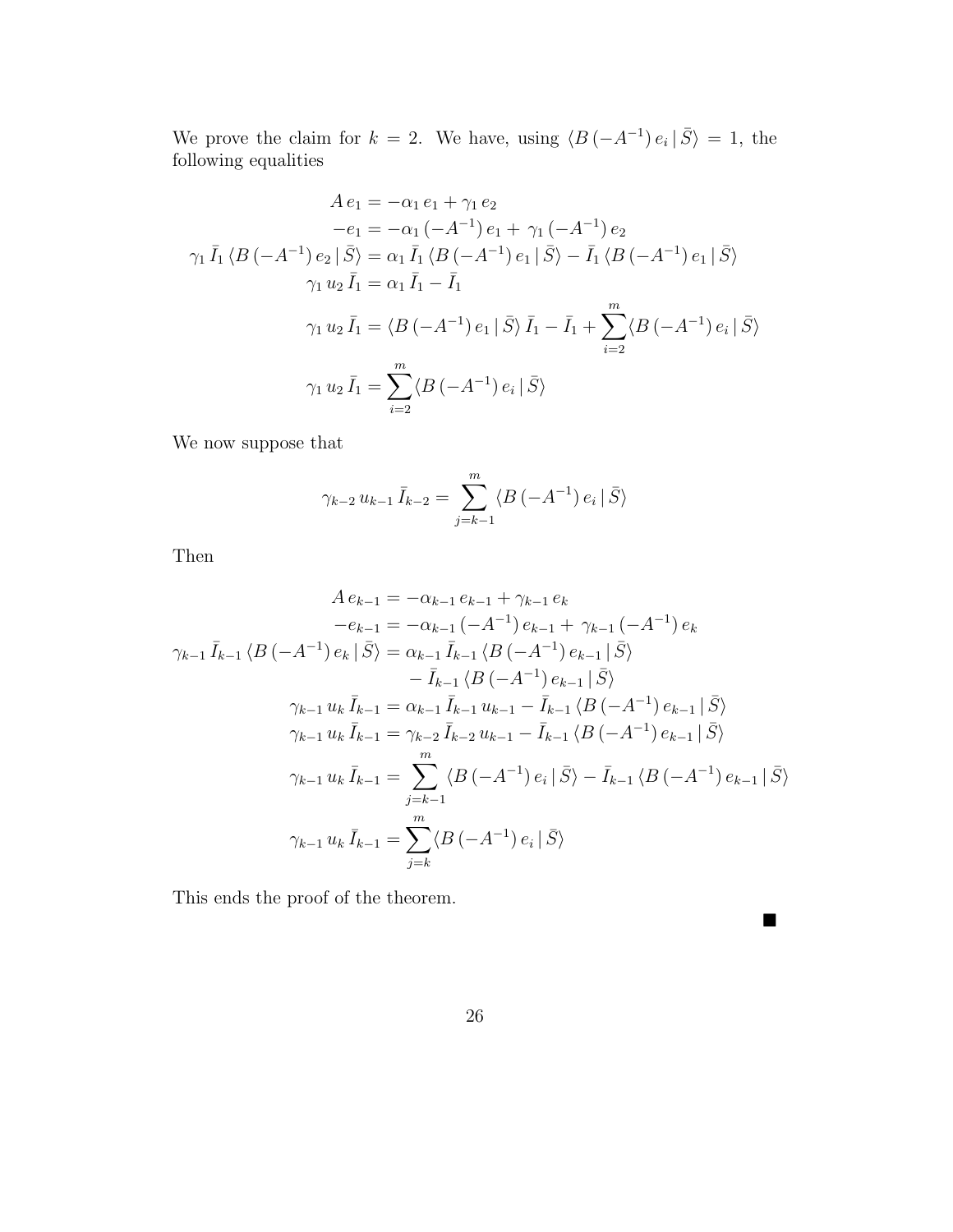### 4 Summary and discussion

We have formulated a general differential susceptibility and infectivity model. Genetic variation of susceptible individuals may lead to differentiation of susceptibility on infection. For example it has been observed a resistance to Dengue hemorrhagic fever (DHF) in Cubans of African descent. Different behaviors, susceptibility varying with age . . . are also sources of heterogeneousness, and give rationale for introducing different classes of susceptible individuals.

There have been studies on variable infectivity  $\left[29, 20, 23, 19, 35, 21, 25\right]$  $\left[29, 20, 23, 19, 35, 21, 25\right]$  $\left[29, 20, 23, 19, 35, 21, 25\right]$  $\left[29, 20, 23, 19, 35, 21, 25\right]$  $\left[29, 20, 23, 19, 35, 21, 25\right]$  $\left[29, 20, 23, 19, 35, 21, 25\right]$  $\left[29, 20, 23, 19, 35, 21, 25\right]$  $\left[29, 20, 23, 19, 35, 21, 25\right]$  $\left[29, 20, 23, 19, 35, 21, 25\right]$  $\left[29, 20, 23, 19, 35, 21, 25\right]$  $\left[29, 20, 23, 19, 35, 21, 25\right]$  $\left[29, 20, 23, 19, 35, 21, 25\right]$  $\left[29, 20, 23, 19, 35, 21, 25\right]$ , but few models are incorporating variable susceptibility [\[18,](#page-31-0) [22,](#page-31-1) [12\]](#page-30-4).

In reference [\[18\]](#page-31-0) differential susceptibility is introduced with one class of infective. The authors derived an explicit formula for the basic reproduction ratio  $\mathcal{R}_0$ . They prove, in the bilinear case, that the DFE is globally asymptotically stable when  $\mathcal{R}_0 < 1$ . They prove the existence and uniqueness of an endemic equilibrium when  $\mathcal{R}_0 > 1$ , and prove the global asymptotic stability when there is no disease-induced mortality.

The studies in  $\left[23, 21, 18\right]$  $\left[23, 21, 18\right]$  $\left[23, 21, 18\right]$  $\left[23, 21, 18\right]$  $\left[23, 21, 18\right]$  give insight into the transmission dynamics of diseases with differential susceptibility or differential infectivity but not both. For many disease transmissions, the susceptibility and infectivity factors are coupled and cannot be completely separated. In [\[22\]](#page-31-1) the authors propose a combined differential susceptibility and infectivity model. The susceptible individuals are divided into  $n$  susceptible groups. The infective individuals are divided into *m* groups, a susceptible  $S_i$ , upon infection, enters groups  $I_j$ with probability  $q_{ij}$  until becoming recovered or immune. There is no flows between the different susceptible compartments nor between the different infective compartments. The authors give an explicit formula for  $\mathcal{R}_0$  and show that the DFE is globally asymptotically stable if  $\mathcal{R}_0 < 1$ , for the bilinear incidence or for constant total population.

In [\[18,](#page-31-0) [22\]](#page-31-1) there are no flows between the different compartments of susceptibles, and no flows between the different compartments of infected individuals. But in many diseases the infectivity or the susceptibility can evolve. This is, for example, the case of diseases where stage progression are considered [\[23,](#page-31-2) [21\]](#page-31-3). The case of hepatitis B virus (HBV) infection is an illuminating example. Infection with HBV can lead to long-term carriage of the virus, often resulting in chronic liver damage or hepatocellular carcinoma. The risk for chronic infection varies according to the age at infection and is greatest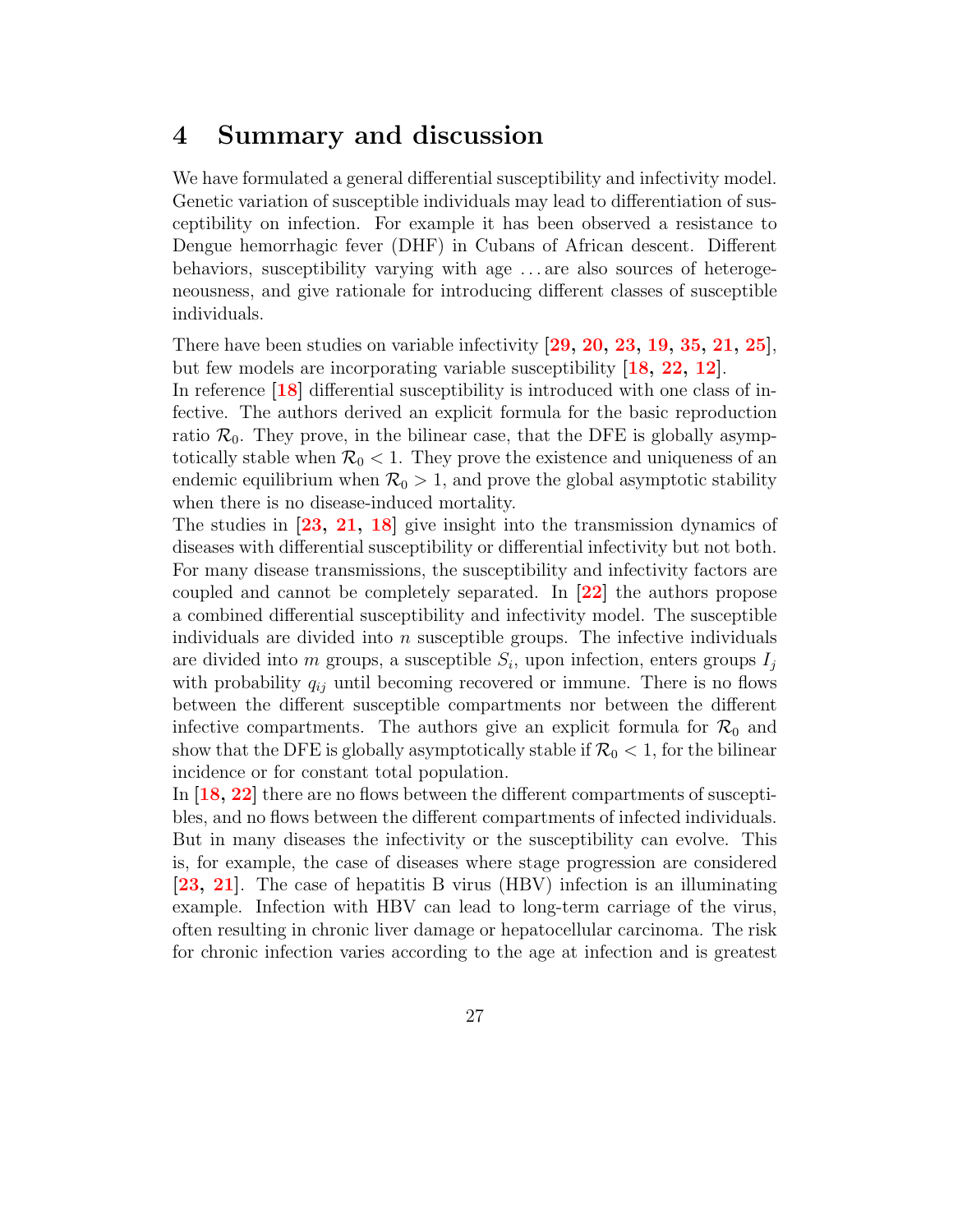among young children. According to CDC approximately 90% of infants will remain chronically infected with HBV. By contrast, approximately 95% of adults recover completely from HBV infection and do not become chronically infected. Then there is a need for other models. For example, a model for HBV transmission can be derived from the flow graph of Figure [3](#page-28-0). When a susceptible is infected, he moves either in a latent compartment evolving to chronicity or to a latent compartment evolving to acute infection, according to the probability indicated in the flow graph. The given figures are taken from CDC data.



<span id="page-28-0"></span>Figure 3: A model for transmission of HBV

This model has five classes of susceptible individuals and four classes of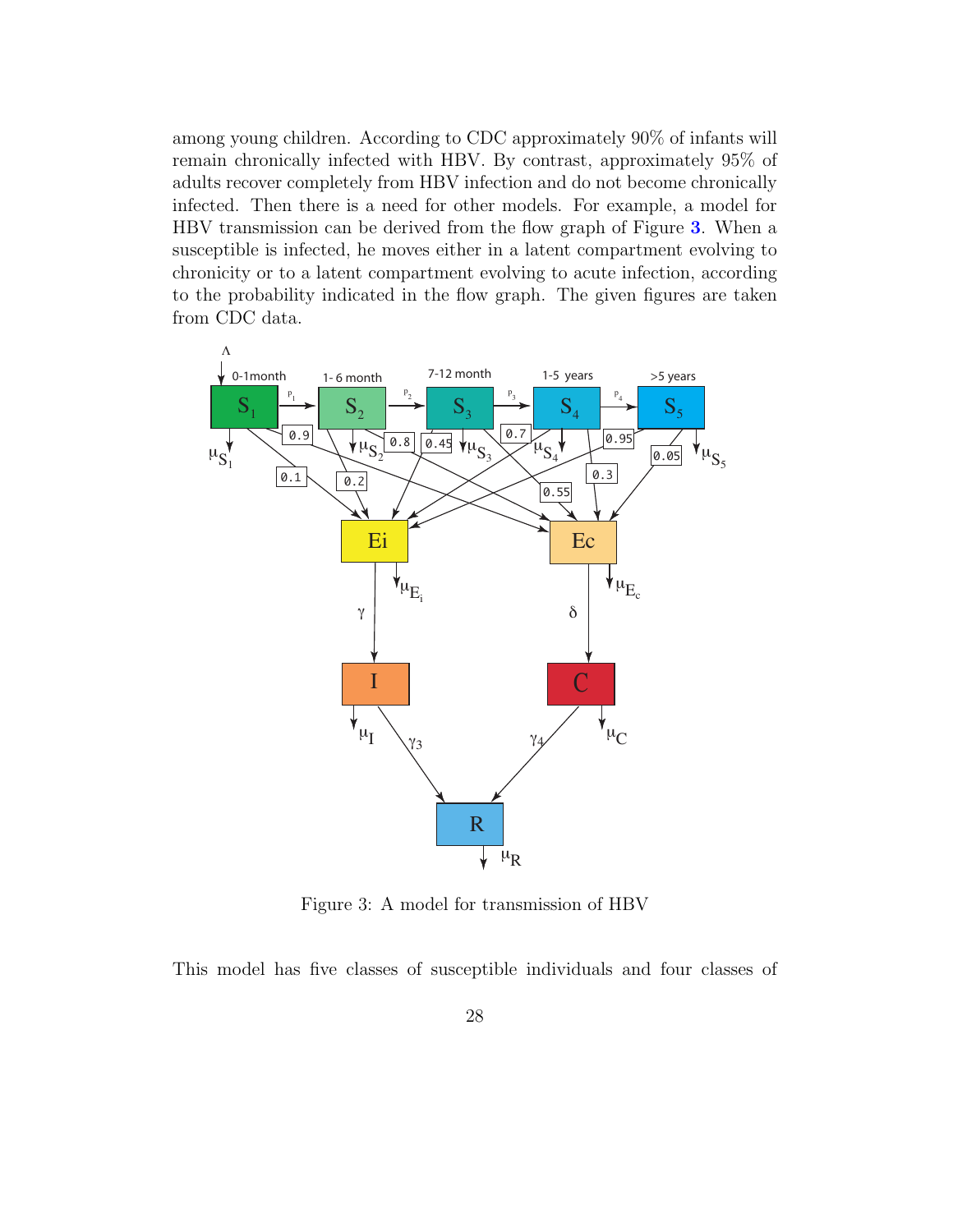infected/infectious individuals. There are flows between different classes of susceptible individuals and between different classes of infected individuals. This model can be written under the form of the general model ([1](#page-5-0)) and satisfies hypotheses  $H1$  and  $H2$ . If we assume, as it is generally considered [\[11,](#page-30-0) [41,](#page-33-1) [42\]](#page-33-2), that chronic are relatively less infectious, independently of the susceptible class, the rank one hypothesis is satisfied. It must be noticed that this HBV model does not fit the form of the models introduced in [\[23,](#page-31-2) [21\]](#page-31-3), whereas models introduced in  $[23, 21]$  $[23, 21]$  $[23, 21]$  can be put under the form of model ([1](#page-5-0)), with hypotheses [H1](#page-8-0) and [H2](#page-9-0) and rank one assumption satisfied for the WAIFW matrix.

We give an explicit formula for  $\mathcal{R}_0$ , we prove that if  $\mathcal{R}_0 \leq 1$  then the DFE is globally asymptotically stable, and if  $\mathcal{R}_0 > 1$  there exists a unique endemic equilibrium. This contains the analogous results of  $[23, 21]$  $[23, 21]$  $[23, 21]$ , for the bilinear case or for the constant population models. We prove the global stability of the endemic equilibrium when the infective compartments evolve according to a staged progression model, hence generalizing analogous result of  $[18]$ .

It would be interesting, but a difficult challenge, to prove the global asymptotic stability of the endemic equilibrium of the model considered in  $[22]$ , where the infective compartments are represented in a differential infectivity setting.

Finally we would like to notice that our model does not take into account diseases with no immunity or non permanent immunity, then cannot deal, for example, with the models considered in [\[3\]](#page-30-9).

### Acknowledgments

We are grateful to the anonymous referees for their valuable comments and suggestions that have helped us to improve the presentation of this article.

### References

- <span id="page-29-1"></span>[1] P. Adda, J. Dimi, A. Iggidr, J. Kamgang, G. Sallet, and J. Tewa, General models of host-parasite systems. global analysis, DCDS series B, 8 (2007), pp. 1–17.
- <span id="page-29-0"></span>[2] R. M. Anderson and R. M. May, Infectious Diseases of Humans. Dynamics and Control, Oxford science publications, 1991.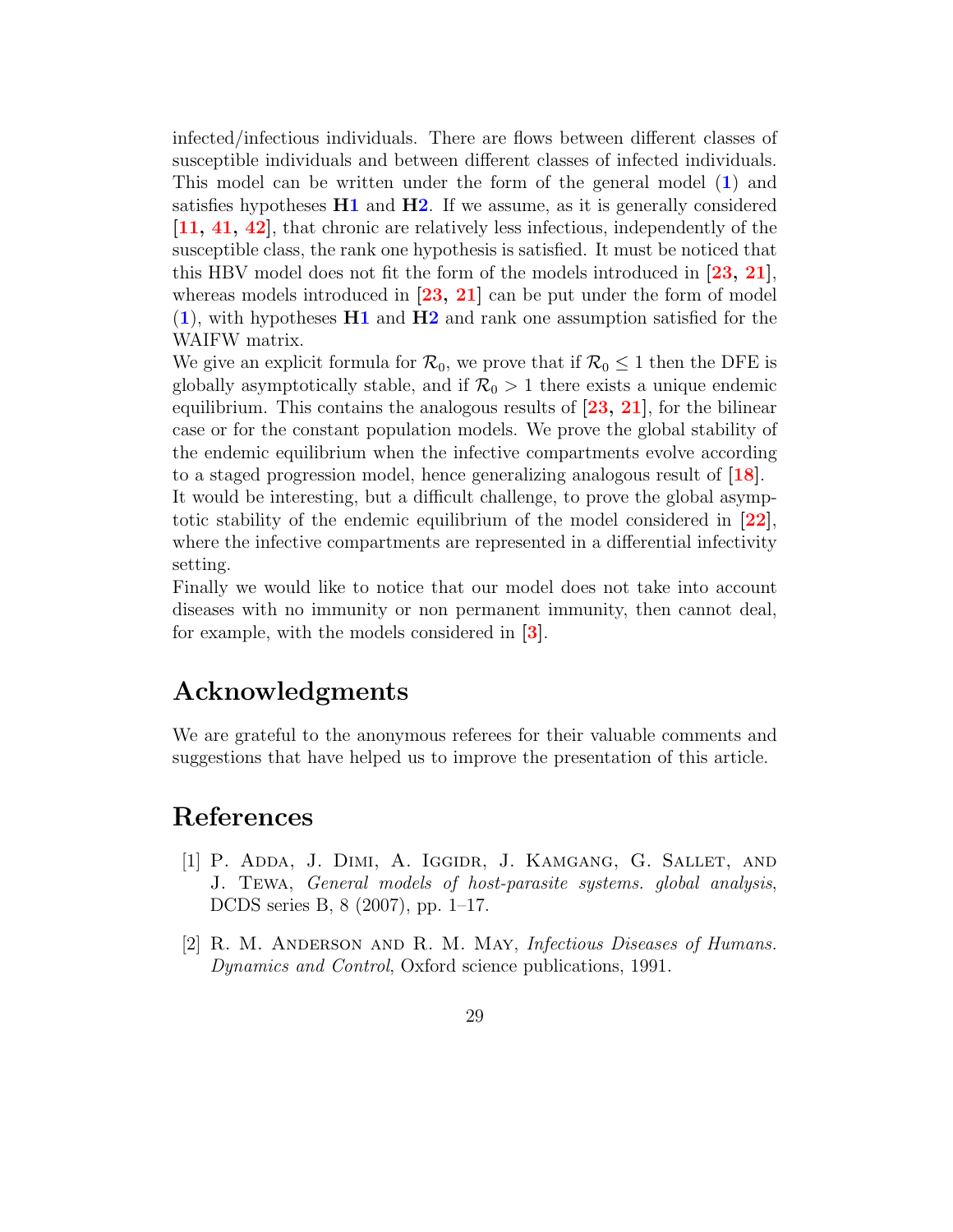- <span id="page-30-9"></span>[3] J. Arino, C. C. McCluskey, and P. van den Driessche, Global results for an epidemic model with vaccination that exhibits backward bifurcation., SIAM J. Appl. Math., 64 (2003), pp. 260–276.
- <span id="page-30-3"></span>[4] N. Bame, S. Bowong, J. Mbang, G. Sallet, and J. Tewa, Global stability for SEIS models with n latent classes, Math. Biosci. Eng., 5 (2008), pp. 20–33.
- <span id="page-30-2"></span> $[5]$  A. BERMAN AND R. J. PLEMMONS, Nonnegative matrices in the mathematical sciences., SIAM, 1994.
- <span id="page-30-7"></span>[6] N. P. BHATIA AND G. P. SZEGÖ, *Dynamical systems: Stability the*ory and applications, Lecture Notes in Mathematics, No. 35, Springer Verlag, Berlin, 1967.
- <span id="page-30-1"></span>[7] M. C. de Jong, O. Diekmann, and H. Heesterbeek, How does transmission of infection depend on population size ?, in Epidemic models. Their structure and relation to data, D. Mollison, ed., Cambridge University Press, 1995, pp. 85–94.
- <span id="page-30-8"></span>[8] P. De Leenheer and S. S. Pilyugin, Multistrain virus dynamics with mutations: a global analysis, Mathematical Medicine and Biology, 25 (2008), pp. 285–322.
- <span id="page-30-6"></span>[9] O. DIEKMANN AND J. A. P. HEESTERBEEK, Mathematical epidemiology of infectious diseases, Wiley Series in Mathematical and Computational Biology, John Wiley & Sons Ltd., Chichester, 2000. Model building, analysis and interpretation.
- <span id="page-30-5"></span>[10] O. Diekmann, J. A. P. Heesterbeek, and J. A. J. Metz, On the definition and the computation of the basic reproduction ratio  $R_0$ in models for infectious diseases in heterogeneous populations, J. Math. Biol., 28 (1990), pp. 365–382.
- <span id="page-30-0"></span>[11] W. J. Edmunds, G. F. Medley, and D. J. Nokes, The transmission dynamics and control of hepatitis B virus in The Gambia., Stat Med, 15 (1996), pp. 2215–2233.
- <span id="page-30-4"></span>[12] A. Fall, A. Iggidr, G. Sallet, and J. J. Tewa, Epidemiological models and Lyapunov functions, Mathematical Modelling of Natural Phenomena, 2 (2007), pp. 55–73.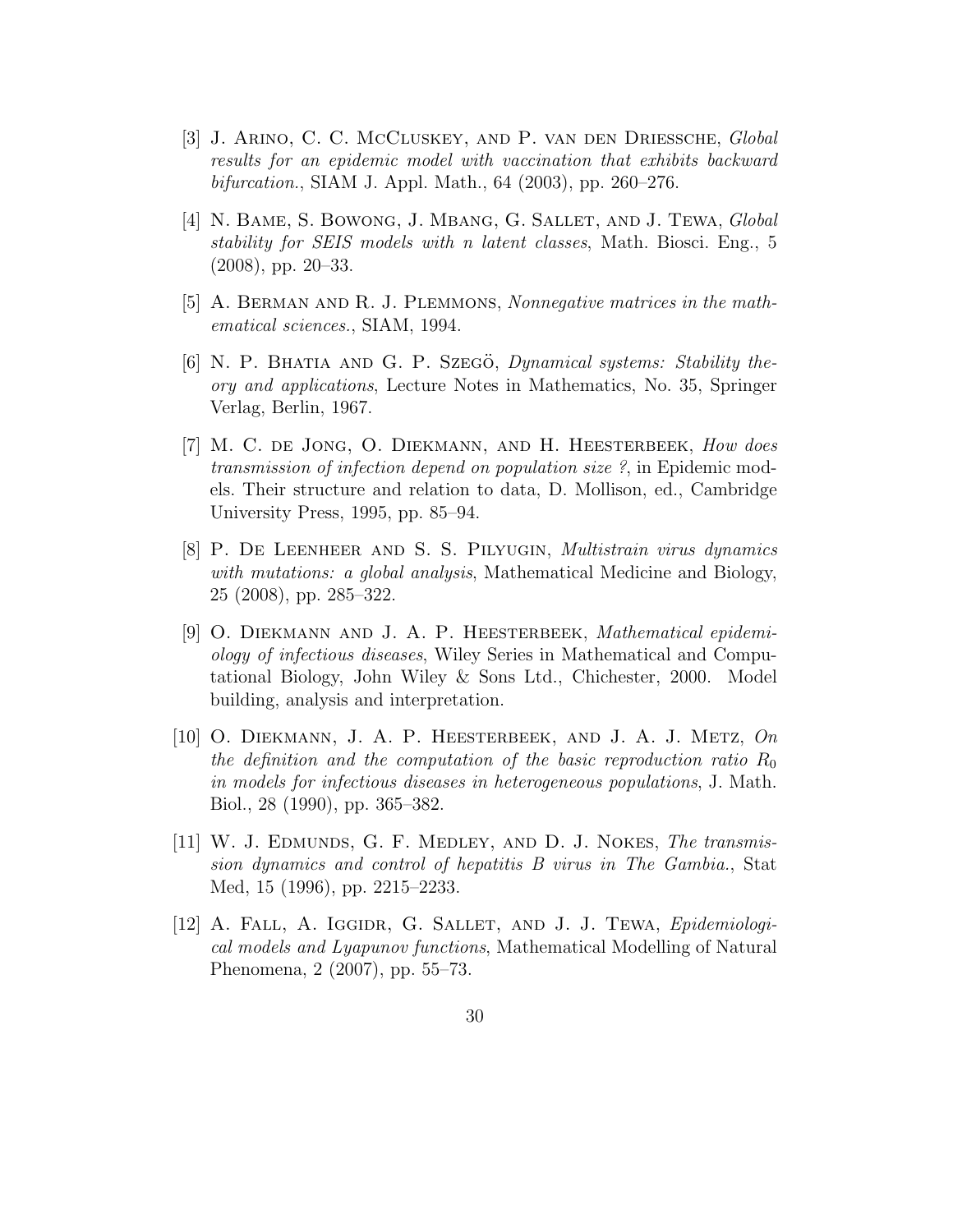- <span id="page-31-6"></span>[13] S. GANDON, M. J. MACKINNON, S. NEE, AND A. F. READ, Imperfect vaccines and the evolution of pathogen virulence., Nature, 414 (2001), pp. 751–756.
- <span id="page-31-7"></span> $[14]$  S. GANDON AND D. TROY, The evolutionary epidemiology of vaccination, J. R. Soc. Interface, 4 (2007), pp. 803–817.
- <span id="page-31-5"></span>[15] A. Gumel, C. C. McCluskey, and P. van den Driessche, Mathematical study of a staged-progression HIV model with imperfect vaccine, J. Theoret. Biol., 68 (2006), pp. 2105–2128.
- <span id="page-31-9"></span>[16] J. A. P. HEESTERBEEK, A brief history of  $R_0$  and a recipe for its calculation, Acta Biotheorica, 50 (2002), pp. 189–204.
- <span id="page-31-8"></span>[17] J. A. P. HEESTERBEEK AND K. DIETZ, The concept of  $R_0$  in epidemic theory, Statist. Neerlandica, 50 (1996), pp. 89–110.
- <span id="page-31-0"></span>[18] J. Hyman and J. Li, Differential susceptibility epidemic models, J. Math. Biol., 50 (2005), pp. 626–644.
- <span id="page-31-4"></span>[19] J. HYMAN, J. LI, AND E. STANLEY, The initialization and sensitivity of multigroup models for the transmission of HIV, J. Theoret. Biol., 208 (2001), pp. 227–249.
- <span id="page-31-11"></span>[20] J. M. Hyman and J. Li, Threshold conditions for the spread of the hiv infection in age-structured populations of homosexual men, J.theor. Biol., 166 (1994), pp. 9–31.
- <span id="page-31-3"></span>[21] J. M. Hyman and J. Li, The reproductive number for an HIV model with differential infectivity and staged progression., Linear Algebra Appl., 398 (2005), pp. 101–116.
- <span id="page-31-1"></span> $[22]$  J. M. HYMAN AND J. LI, Differential susceptibility and infectivity epidemic models, Math. Biosci. Eng., 3 (2006), pp. 89–100.
- <span id="page-31-2"></span>[23] J. M. Hyman, J. Li, and E. Stanley, The differential infectivity and staged progression models for the transmission of HIV., Math. Biosci., 155 (1999), pp. 77–109.
- <span id="page-31-10"></span>[24] A. IGGIDR, J. KAMGANG, G. SALLET, AND J. TEWA, Global analysis of new malaria intrahost models with a competitive exclusion principle, SIAM J. Appl. Math., 67 (2006), pp. 260–278.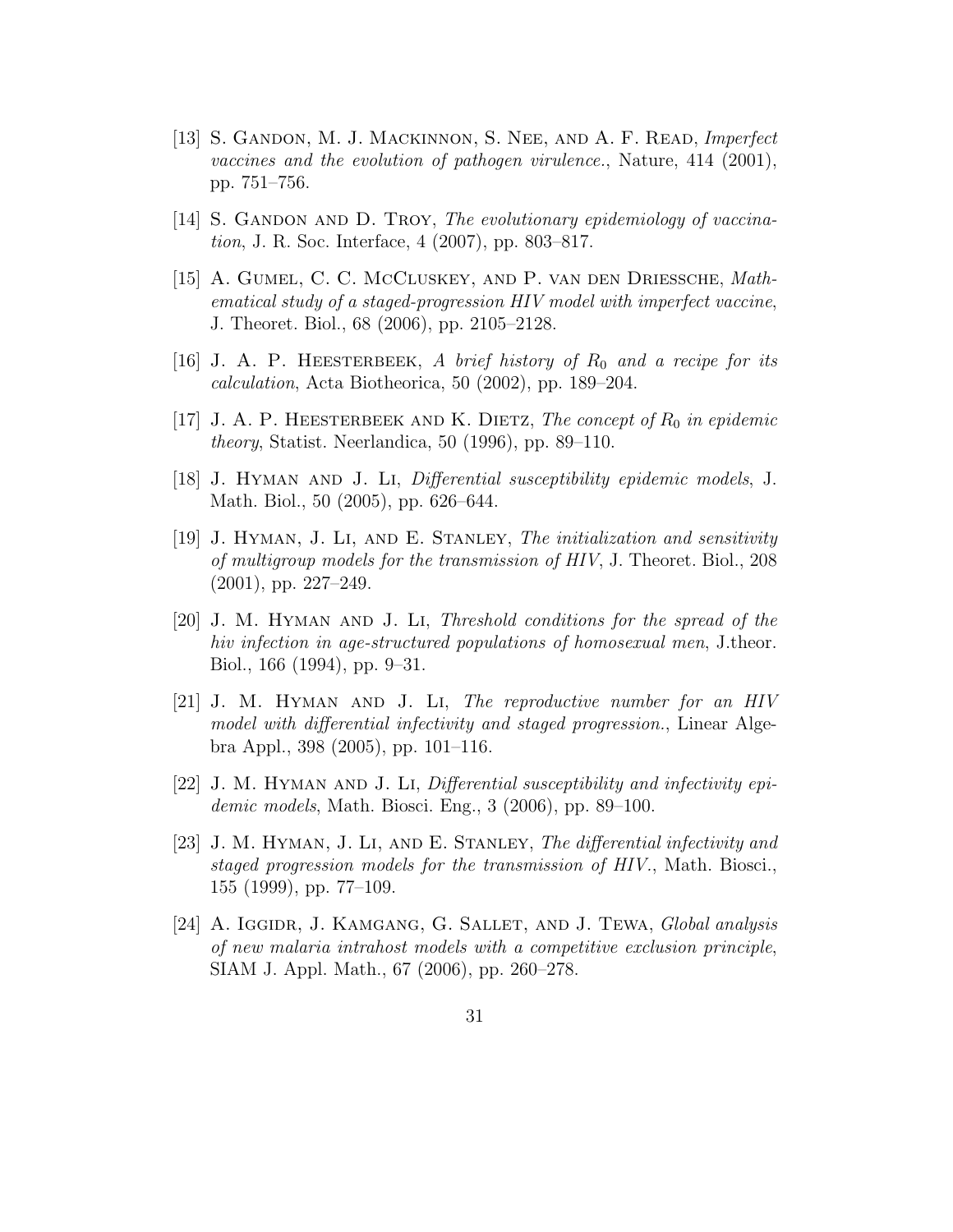- <span id="page-32-9"></span>[25] A. IGGIDR, J. MBANG, G. SALLET, AND J. TEWA, *multi-compartment* models, DCDS series B, suppl. volume (2007), pp. 506–519.
- <span id="page-32-3"></span>[26] J. A. Jacquez, Modeling with compartments, BioMedware, 1999.
- <span id="page-32-2"></span>[27] J. A. Jacquez and C. P. Simon, Qualitative theory of compartmental systems, SIAM Rev., 35 (1993), pp. 43–79.
- <span id="page-32-1"></span>[28] J. A. Jacquez, C. P. Simon, and J. Koopman, The reproduction number in deterministic models of contagious diseases, Comment. Theor. Biol.., 2 (1991).
- <span id="page-32-0"></span>[29] J. A. Jacquez, C. P. Simon, J. Koopman, L. Sattenspiel, and T. PERRY, modeling and analyzing HIV transmission: the effect of contact patterns, Math. Biosci., 92 (1988).
- <span id="page-32-8"></span>[30] A. Korobeinikov and P. Maini, A lyapunov function and global properties for sir and seir epidemiological models with nonlinear incidence., Mathematical Biosciences and Engineering, 1 (2004), pp. 57–60.
- <span id="page-32-7"></span>[31] A. KOROBEINIKOV AND G. WAKE, Lyapunov functions and global stability for SIR, SIRS, and SIS epidemiological models., Appl. Math. Lett., 15 (2002), pp. 955–960.
- <span id="page-32-5"></span>[32] J. P. LaSalle, The stability of dynamical systems, Society for Industrial and Applied Mathematics, Philadelphia, Pa., 1976. With an appendix: "Limiting equations and stability of nonautonomous ordinary differential equations" by Z. Artstein, Regional Conference Series in Applied Mathematics.
- <span id="page-32-6"></span>[33] X. LIN AND J. W.-H. So, *Global stability of the endemic equilib*rium and uniform persistence in epidemic models with subpopulations., J. Aust. Math. Soc., Ser. B, 34 (1993), pp. 282–295.
- <span id="page-32-4"></span>[34] D. G. LUENBERGER, *Introduction to dynamic systems. Theory, models,* and applications., John Wiley & Sons Ltd., 1979.
- <span id="page-32-10"></span>[35] Z. Ma, J. Liu, and J. Li, Stability analysis for differential infectivity epidemic models, Nonlinear Anal. : Real world applications, (2003), pp. 841–856.